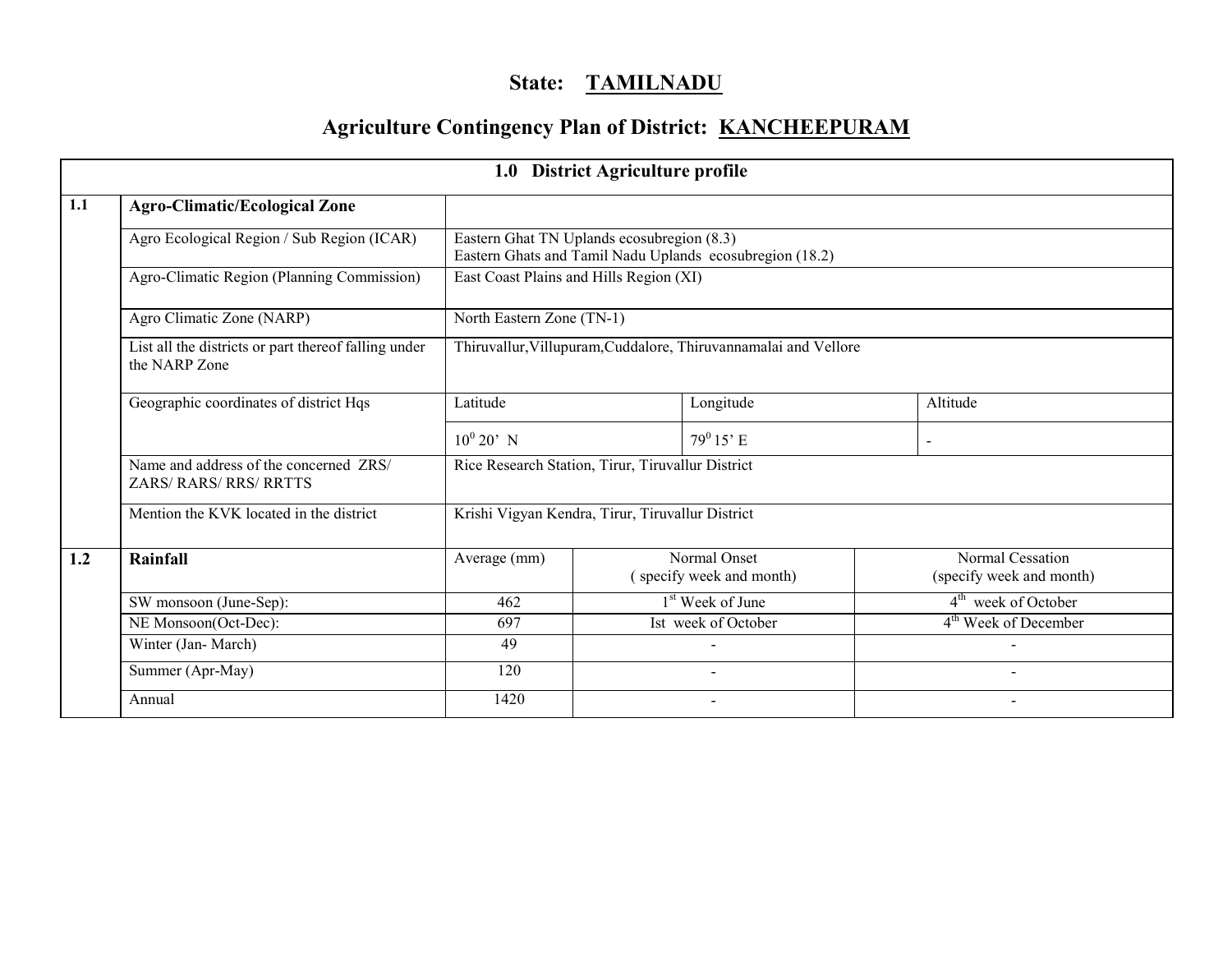| 1.3 | <b>Land</b> use<br>pattern of the<br>district (latest<br>statistics) | Geographical area | Forest<br>area | Land under<br>non-<br>agricultural use | Permanent<br>pastures | Cultivable<br>wasteland | Land under<br>Misc. tree<br>crops and<br>groves | Barren and<br>uncultivable<br>land | Current<br>fallows | Other fallows |
|-----|----------------------------------------------------------------------|-------------------|----------------|----------------------------------------|-----------------------|-------------------------|-------------------------------------------------|------------------------------------|--------------------|---------------|
|     | Area $(000 \text{ ha})$                                              | 443.2             | 23.9           | 146.5                                  | 18.3                  | 10.7                    | 12.9                                            | 10.9                               | 34.9               | 56.5          |

| 1.4 | <b>Major Soils</b>             | Area ('000 ha) | Percent $(\% )$ of total |
|-----|--------------------------------|----------------|--------------------------|
|     | Deep black soils               | 84.0           | 19.0                     |
|     |                                |                |                          |
|     | Moderately deep black<br>soils | 62.4           | 14.1                     |
|     | Moderately deep red soils      | 57.1           | 12.9                     |
|     | Deep red soils                 | 53.1           | 12.0                     |
|     | Very deep black soils          | 39.8           | 9.0                      |
|     | Shallow black soils            | 27.1           | 6.1                      |
|     |                                |                |                          |
| 1.5 | <b>Agricultural land use</b>   | Area ('000 ha) | Cropping intensity %     |
|     | Net sown area                  | 140.0          | 106.4                    |
|     | Area sown more than once       | 9.0            |                          |
|     | Gross cropped area             | 149.0          |                          |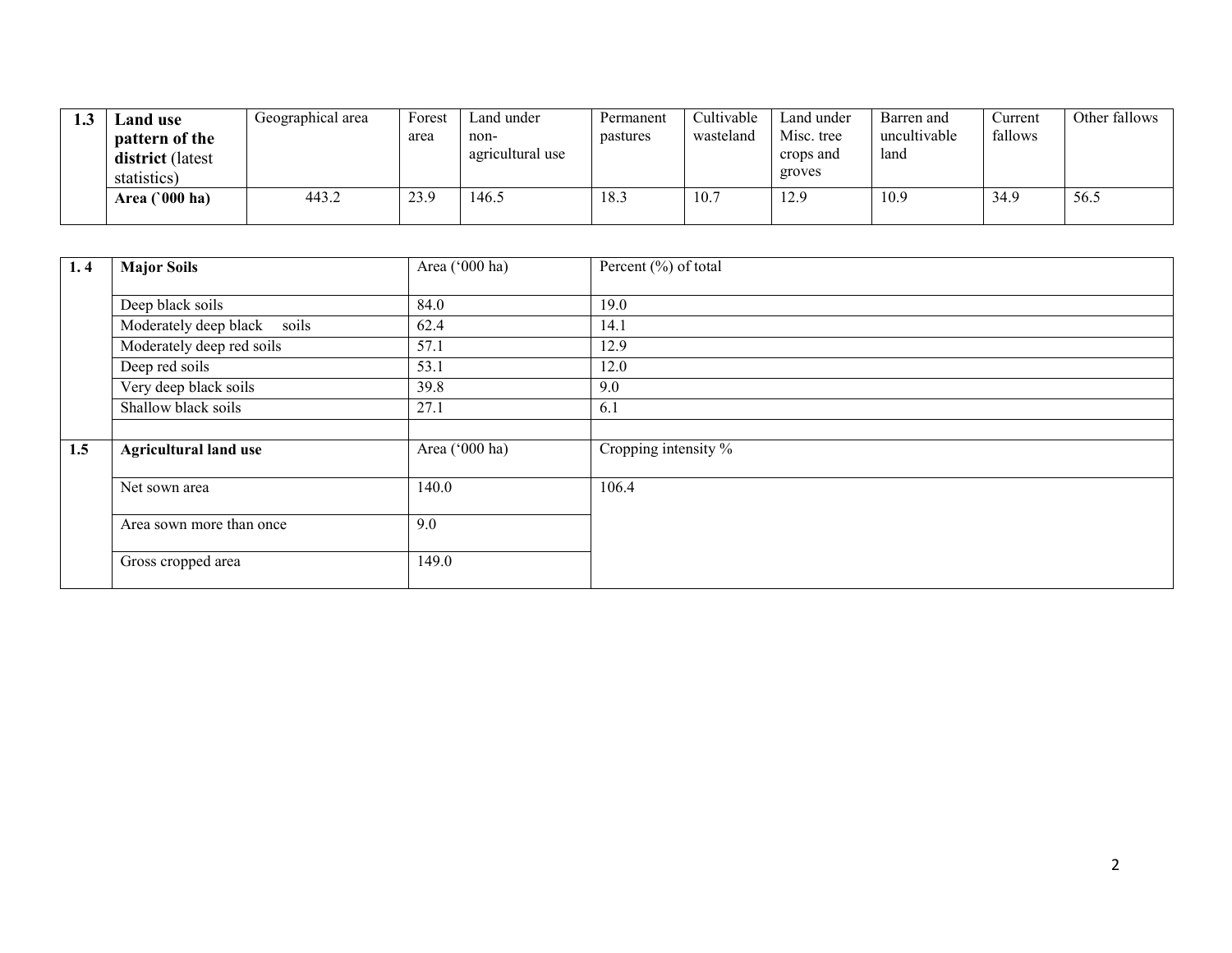| Irrigation                       | Area ('000 ha)     | Percent $(\% )$ |                  |                                                     |  |  |  |
|----------------------------------|--------------------|-----------------|------------------|-----------------------------------------------------|--|--|--|
| Net irrigated area               | 130.7              | 95.1            |                  |                                                     |  |  |  |
| Gross irrigated area             | 139.6              | 95.4            |                  |                                                     |  |  |  |
| Rainfed area                     | 9.3                | 4.6             |                  |                                                     |  |  |  |
| <b>Sources of Irrigation</b>     | Number             | Area ('000 ha)  |                  | $\overline{\%}$ area                                |  |  |  |
| Canals                           | 20                 | 0.1             |                  | 0.1                                                 |  |  |  |
| Tanks                            | 1942               | 57.0            |                  | 46.6                                                |  |  |  |
| Open wells                       | 63411              | 56.0            |                  | 42.8                                                |  |  |  |
| Bore wells                       | 12249              | 9.1             |                  | 7.4                                                 |  |  |  |
| Lift irrigation                  |                    |                 |                  |                                                     |  |  |  |
| Other sources                    |                    | $\overline{0}$  |                  | $\boldsymbol{0}$                                    |  |  |  |
| Total                            |                    | 122.3           |                  | 100.0                                               |  |  |  |
| Pumpsets                         |                    |                 |                  |                                                     |  |  |  |
| Micro-irrigation                 |                    |                 |                  |                                                     |  |  |  |
| Groundwater availability and use | No. of blocks      | $%$ area        | Quality of water |                                                     |  |  |  |
| Over exploited                   | 02                 | 15.3            |                  | Salinity level: 70 % good and 25% moderate          |  |  |  |
| Critical                         | $\overline{02}$    | 15.3            |                  | Residual Sodium Carbonate: 90% good and 5% moderate |  |  |  |
| Semi-critical                    | $\overline{07}$    | 53.8            |                  | Sodium Adsorption Ratio:98 % good and 2% moderate   |  |  |  |
| Safe                             | $\overline{02}$    | 15.4            |                  |                                                     |  |  |  |
| Wastewater availability and use  | Data not available |                 |                  |                                                     |  |  |  |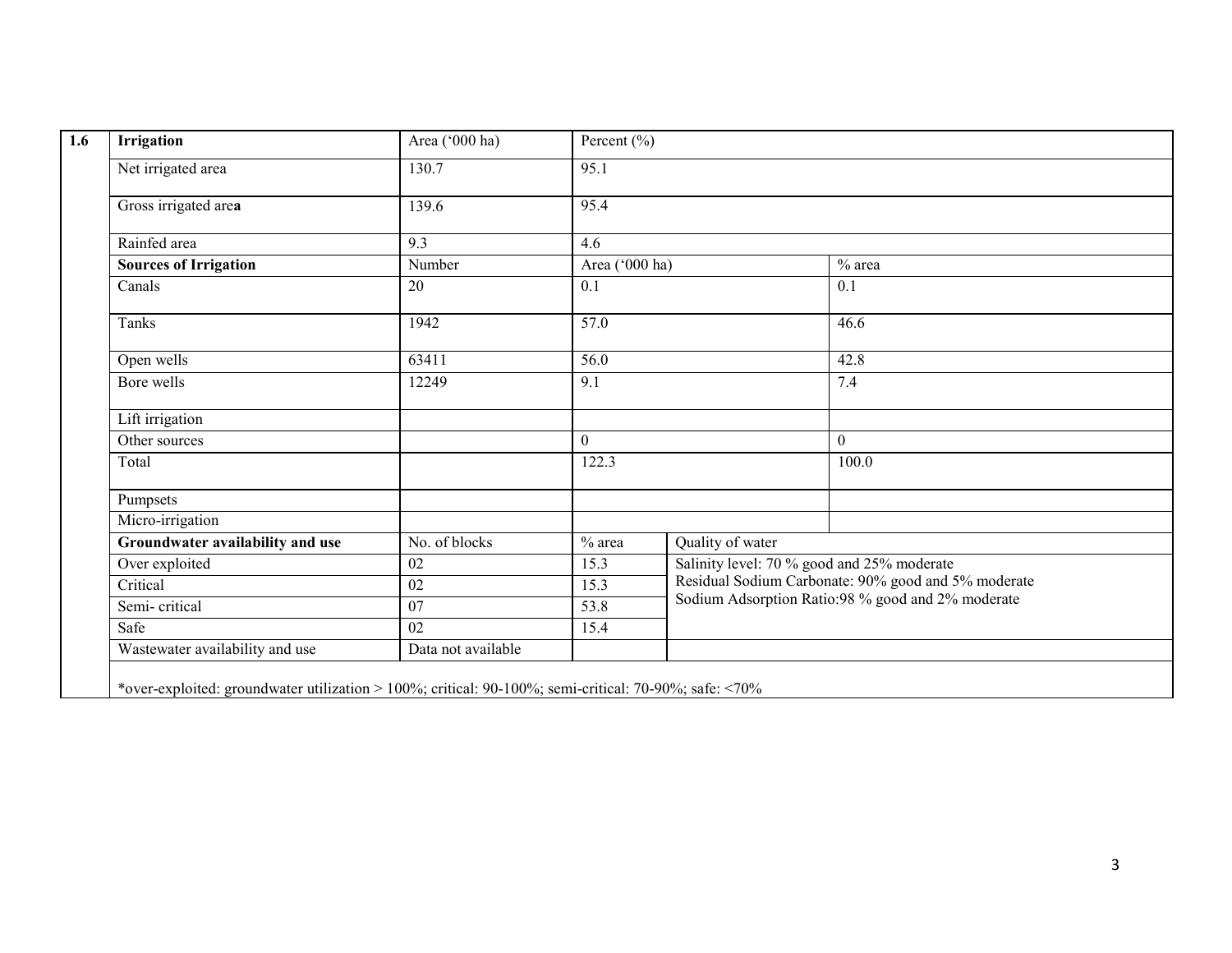# Area under major field crops & horticulture etc.

|                |                                         |                      |               |                  | Area ('000 ha)       |      |              |  |  |
|----------------|-----------------------------------------|----------------------|---------------|------------------|----------------------|------|--------------|--|--|
|                | <b>Major Field Crops cultivated</b>     |                      | <b>Kharif</b> |                  | Rabi                 |      | <b>Total</b> |  |  |
|                |                                         | <b>Irrigated</b>     | Rainfed       | <b>Irrigated</b> | Rainfed              |      |              |  |  |
|                | Paddy                                   | 18.1                 | 0.4           | 59.8             | 0.7                  | 12.4 | 91.4         |  |  |
| $\overline{2}$ | Groundnut                               | 4.6                  | 1.3           | 15.3             | 0.7                  |      | 21.9         |  |  |
| $\mathfrak{Z}$ | Sugarcane                               | 1.5                  |               | 3.3              |                      |      | 4.8          |  |  |
| $\overline{4}$ | Black gram                              | $\sim$               | 0.2           | 0.2              | 0.4                  | 0.4  | 0.6          |  |  |
| 5              | Green gram                              |                      | 0.1           | $\blacksquare$   |                      |      | 0.1          |  |  |
|                | Others                                  |                      |               |                  |                      |      |              |  |  |
|                | <b>Horticulture crops - Fruits</b>      |                      |               |                  | Total area ('000 ha) |      |              |  |  |
|                | Mango                                   |                      |               |                  | 2.4                  |      |              |  |  |
| $\overline{2}$ | Banana                                  |                      |               |                  | 0.3                  |      |              |  |  |
| $\mathfrak{Z}$ | Water melon                             |                      |               |                  | 1.6                  |      |              |  |  |
| $\overline{4}$ | Guava                                   | 0.2                  |               |                  |                      |      |              |  |  |
| 5.             | Citrus                                  | 0.2                  |               |                  |                      |      |              |  |  |
|                | <b>Horticultural crops - Vegetables</b> | Total area ('000 ha) |               |                  |                      |      |              |  |  |
|                | Brinjal<br>1.                           |                      |               |                  | 0.1                  |      |              |  |  |
|                | Bhendi<br>2.                            |                      |               |                  | 0.1                  |      |              |  |  |
|                | <b>Flowers</b>                          |                      |               |                  |                      |      |              |  |  |

| Medicinal and Aromatic crops | $\,$                     |
|------------------------------|--------------------------|
| Plantation crops             | $\overline{\phantom{0}}$ |
| Fodder crops                 |                          |
| Total fodder crop area       | -                        |
| Grazing land                 | 18.3                     |
| Sericulture etc              | $\overline{\phantom{0}}$ |
| Others (Specify)             | $\overline{\phantom{a}}$ |
|                              |                          |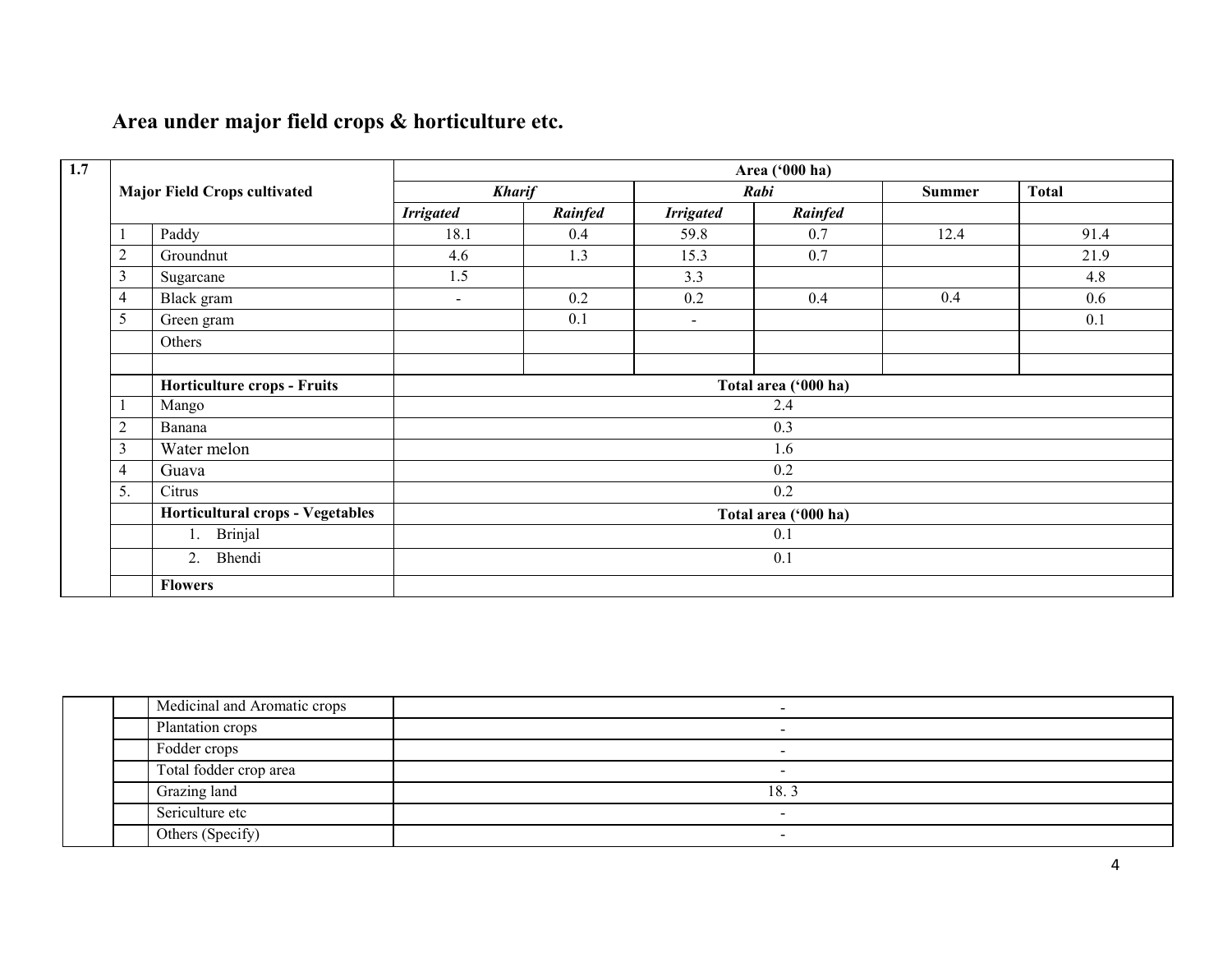| $\overline{1.8}$ | Livestock                                        |                        | Male              |                          | Female                                   | <b>Total</b>                                                                     |                                                |  |
|------------------|--------------------------------------------------|------------------------|-------------------|--------------------------|------------------------------------------|----------------------------------------------------------------------------------|------------------------------------------------|--|
|                  | Non descriptive Cattle (local low yielding)      |                        | 111.0             |                          | 231.3                                    |                                                                                  | 342.4                                          |  |
|                  | Crossbred cattle                                 |                        | $\overline{59.2}$ |                          | 219.9                                    |                                                                                  | 279.2                                          |  |
|                  | Non descriptive Buffaloes (local low yielding)   |                        | $\mathbf{r}$      |                          | $\blacksquare$                           |                                                                                  | 154.4                                          |  |
|                  | <b>Graded Buffaloes</b>                          |                        | $\overline{a}$    |                          | $\sim$                                   |                                                                                  |                                                |  |
|                  | Goat                                             |                        |                   |                          |                                          |                                                                                  | 389.1                                          |  |
|                  | Sheep                                            |                        |                   |                          |                                          |                                                                                  | 308.3                                          |  |
|                  | Others (Camel, Pig, Yak etc.)                    |                        |                   |                          |                                          |                                                                                  | 5.47                                           |  |
|                  | Commercial dairy farms (Number)                  |                        |                   |                          |                                          |                                                                                  |                                                |  |
| 1.9              | Poultry                                          |                        | No. of farms      |                          | Total No. of birds ('000)                |                                                                                  |                                                |  |
|                  | Commercial                                       |                        | $\blacksquare$    |                          | 353.8                                    |                                                                                  |                                                |  |
|                  | Backyard                                         |                        | $\blacksquare$    | $\sim$                   |                                          |                                                                                  |                                                |  |
| 1.10             | Fisheries (Data source: Chief Planning Officer)  |                        |                   |                          |                                          |                                                                                  |                                                |  |
|                  | A. Capture                                       |                        |                   |                          |                                          |                                                                                  |                                                |  |
|                  | i) Marine (Data Source: Fisheries<br>Department) | No. of fishermen       | <b>Boats</b>      |                          | <b>Nets</b>                              |                                                                                  | <b>Storage facilities (Ice</b><br>plants etc.) |  |
|                  |                                                  |                        | Mechanized        | Non-<br>mechanized       | Mechanized<br>(Trawl nets,<br>Gill nets) | Non-mechanized<br>(Shore Seines,<br>Stake & trap nets)                           |                                                |  |
|                  |                                                  | 14610                  | $\overline{7}$    | 2250                     | 7546                                     | Shore Seines-56<br>Boat seine-459<br>Long line-1059<br>Others-1036<br>Total-2610 | $\sim$                                         |  |
|                  | ii) Inland (Data Source: Fisheries               | No. Farmer owned ponds |                   | <b>No. of Reservoirs</b> |                                          |                                                                                  | No. of village tanks(FFDA tanks)               |  |
|                  | Department)                                      | 63ha                   |                   | 3263ha                   |                                          |                                                                                  | 749ha                                          |  |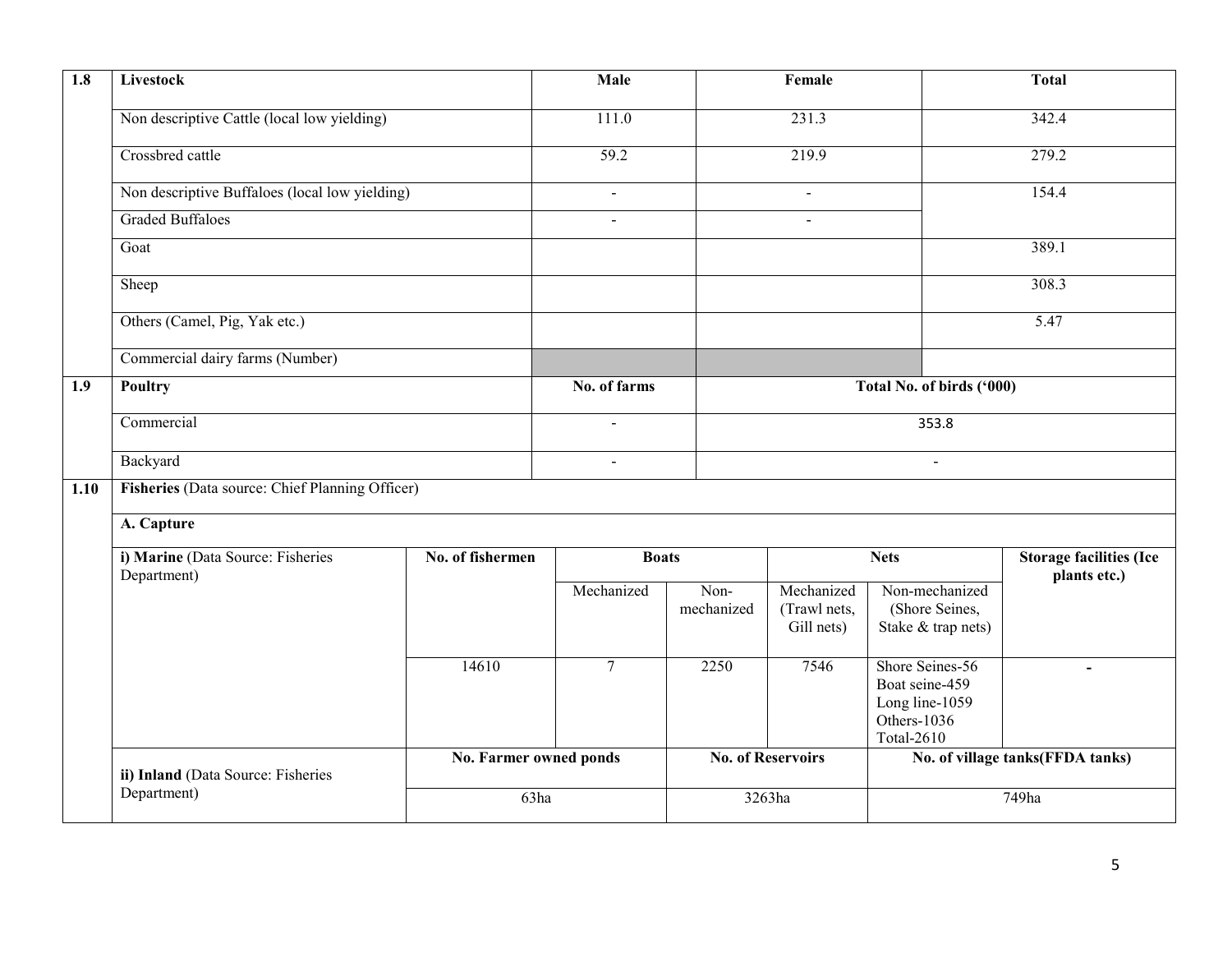| <b>B.</b> Culture                                              |                        |              |                               |  |  |  |  |
|----------------------------------------------------------------|------------------------|--------------|-------------------------------|--|--|--|--|
|                                                                | Water Spread Area (ha) | Yield (t/ha) | <b>Production ('000 tons)</b> |  |  |  |  |
| i) Brackish water (Data Source: MPEDA/Fisheries<br>Department) | 5424                   | 0.162        | 877.518                       |  |  |  |  |
| ii) Fresh water (Data Source: Fisheries Department)            | 9596                   | .22          | 11707.62                      |  |  |  |  |
| <b>Others</b>                                                  |                        |              |                               |  |  |  |  |

| 1.11           | Production and Productivity of major             | <b>Kharif</b>            |                          | Rabi                     |                          |                          | <b>Summer</b>            | Total                  |                         |
|----------------|--------------------------------------------------|--------------------------|--------------------------|--------------------------|--------------------------|--------------------------|--------------------------|------------------------|-------------------------|
|                | crops (Average of last 3 years: 2006, 07,<br>08) | Production<br>(000 t)    | Productivity<br>(kg/ha)  | Production<br>(000 t)    | Productivity<br>(kg/ha)  | Production<br>(000 t)    | Productivity<br>(kg/ha)  | Production<br>(1000 t) | Productivity<br>(kg/ha) |
|                | Paddy                                            | 58.4                     | 4008                     | 197.3                    | 3714                     | 71.6                     | 3747                     | 327.3                  | 3778                    |
| $\overline{2}$ | Black gram                                       | $\overline{\phantom{a}}$ | $\overline{\phantom{a}}$ | $\blacksquare$           | $\overline{\phantom{a}}$ |                          |                          | 1.2                    | 739                     |
| 3              | Sugarcane                                        | $\overline{\phantom{a}}$ | $\overline{\phantom{0}}$ | $\overline{\phantom{a}}$ | $\overline{\phantom{0}}$ |                          |                          | 59.2                   | 99000                   |
| $\overline{4}$ | Groundnut                                        | $\overline{\phantom{a}}$ | $\overline{\phantom{0}}$ | $\overline{\phantom{a}}$ | $\overline{\phantom{a}}$ |                          |                          | 77.1                   | 2997                    |
| 5              | Green gram                                       | $\overline{\phantom{a}}$ | $\overline{\phantom{a}}$ | $\sim$                   | $\sim$                   | $\blacksquare$           | $\overline{\phantom{a}}$ | 234.0                  | 586                     |
| Othe           |                                                  |                          | $\overline{\phantom{0}}$ | $\overline{\phantom{a}}$ | $\overline{\phantom{a}}$ |                          | $\overline{\phantom{a}}$ |                        |                         |
| rs             |                                                  |                          |                          |                          |                          |                          |                          |                        |                         |
|                | <b>Major Horticultural crops</b>                 |                          |                          |                          |                          |                          |                          |                        |                         |
|                | Mango                                            | $\overline{\phantom{a}}$ | $\overline{\phantom{0}}$ | -                        | $\overline{\phantom{a}}$ |                          |                          | 13.4                   | 5216                    |
| $\overline{2}$ | Banana                                           | $\overline{\phantom{a}}$ | $\overline{\phantom{a}}$ | $\sim$                   | $\overline{\phantom{a}}$ | $\overline{\phantom{a}}$ | $\overline{\phantom{0}}$ | 14.4                   | 47741                   |
| 3              | Guava                                            |                          | $\overline{\phantom{a}}$ | $\blacksquare$           | $\overline{\phantom{a}}$ |                          | $\overline{a}$           | 232.6                  | 13603                   |
| 4              | Citrus (Lemon)                                   |                          | ٠                        | $\overline{\phantom{0}}$ | $\overline{\phantom{0}}$ |                          |                          | 376.0                  | 2986                    |

| 1.12 | Sowing window for 5    | Crop 1 (specify):               | Black gram | Groundnut                          | Sugarcane | Greengram |
|------|------------------------|---------------------------------|------------|------------------------------------|-----------|-----------|
|      | major crops (start and | Paddy                           |            |                                    |           |           |
|      | end of sowing period)  |                                 |            |                                    |           |           |
|      | Kharif-Rainfed         | <sup>st</sup> week of June-July |            | <sup>st</sup> week to 4 th week of |           |           |
|      |                        |                                 |            | August                             |           |           |
|      | Kharif-Irrigated       | $1st$ week of April to 4        |            |                                    |           |           |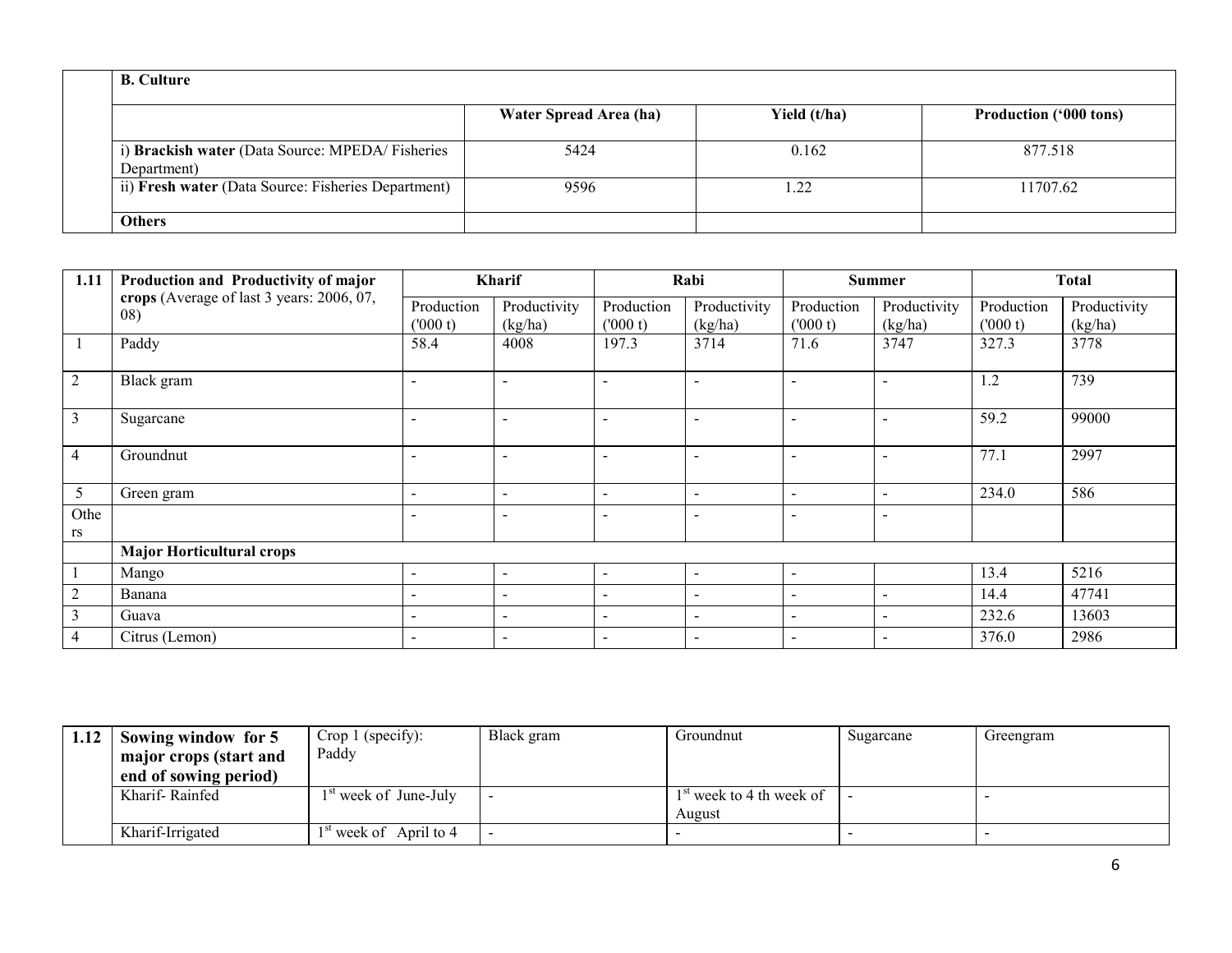|                | th week of May                                        |                                                  |                                        |                                                         |                                                                   |
|----------------|-------------------------------------------------------|--------------------------------------------------|----------------------------------------|---------------------------------------------------------|-------------------------------------------------------------------|
| Rabi-Rainfed   | <sup>st</sup> week of August 4 th<br>week of November | 1 st week of October to<br>4 th week of January  |                                        |                                                         | $1st$ week of October to $1st$<br>week to 4 th week of<br>January |
| Rabi-Irrigated | l <sup>st</sup> week to 4 th week of<br>December      | 1 st week of December to<br>4 th week of January | $1st$ week to 4 th week of<br>December | $1st$ week of<br>December to<br>4 th week of<br>January | 1 st week of December to<br>$1st$ week to 4 th week of<br>January |

| 1.13 | What is the major contingency the district is prone to? (Tick mark and<br>mention years if known during the last 10 year period) | Regular                  | Occasional               | None                     |
|------|----------------------------------------------------------------------------------------------------------------------------------|--------------------------|--------------------------|--------------------------|
|      | Drought                                                                                                                          | $\overline{\phantom{0}}$ |                          | $\overline{\phantom{a}}$ |
|      | Flood                                                                                                                            | $\overline{\phantom{a}}$ |                          |                          |
|      | Cyclone                                                                                                                          | $\overline{\phantom{0}}$ |                          |                          |
|      | Hail storm                                                                                                                       | $\overline{\phantom{0}}$ | $\overline{\phantom{a}}$ |                          |
|      | Heat wave                                                                                                                        | $\overline{a}$           | $\overline{\phantom{0}}$ |                          |
|      | Cold wave                                                                                                                        | $\overline{\phantom{a}}$ | $\overline{\phantom{a}}$ |                          |
|      | Frost                                                                                                                            | $\overline{\phantom{a}}$ | $\overline{\phantom{a}}$ |                          |
|      | Sea water inundation                                                                                                             | $\overline{\phantom{0}}$ |                          |                          |
|      | Pests and diseases (specify)                                                                                                     |                          |                          |                          |

|  | 1.14 Include Digital maps of the district<br>for | Location map of district within State as Annexure I | Enclosed: Yes / No |
|--|--------------------------------------------------|-----------------------------------------------------|--------------------|
|  |                                                  | Mean annual rainfall as Annexure 2                  | Enclosed: Yes / No |
|  |                                                  | Soil map as Annexure 3                              | Enclosed: Yes / No |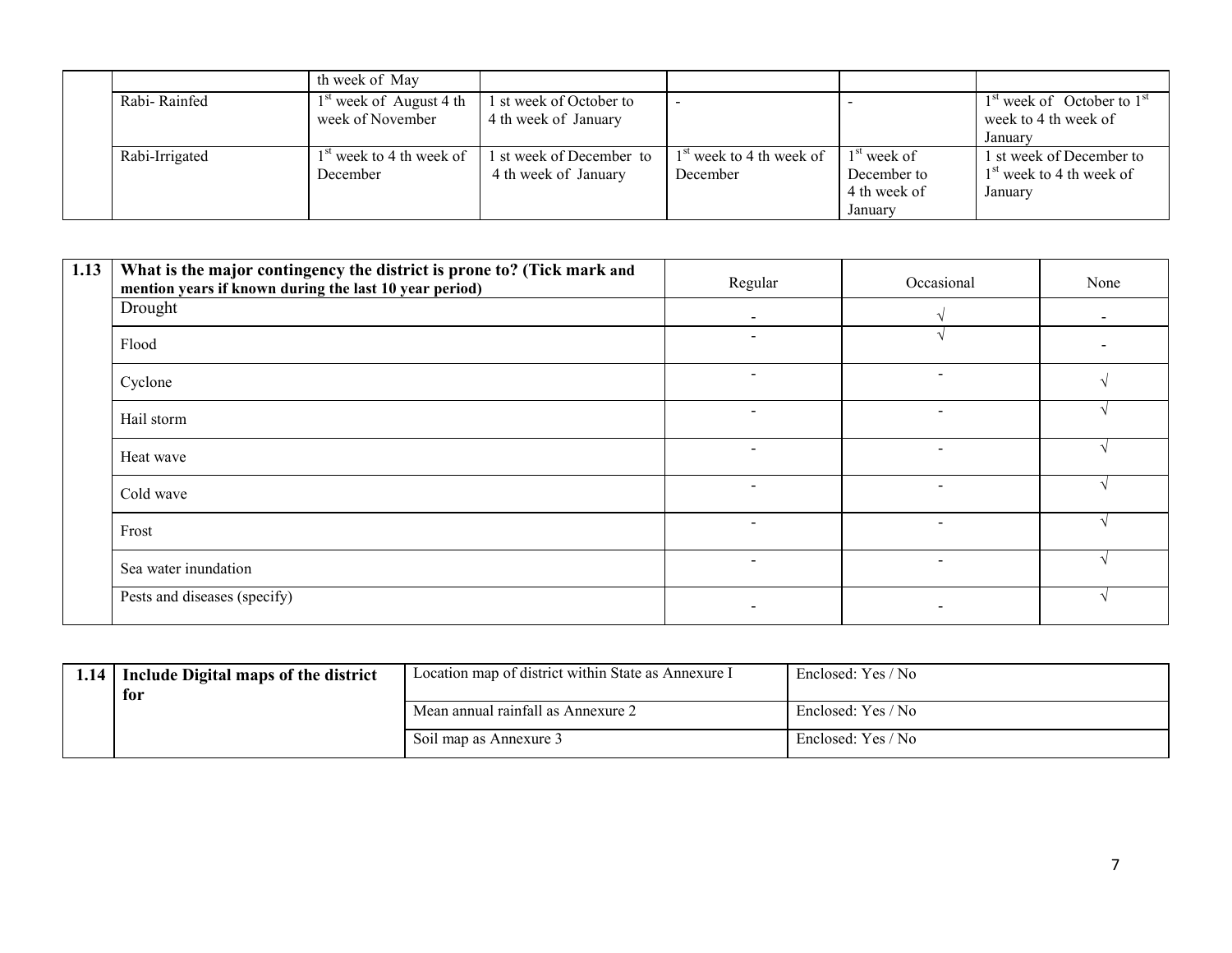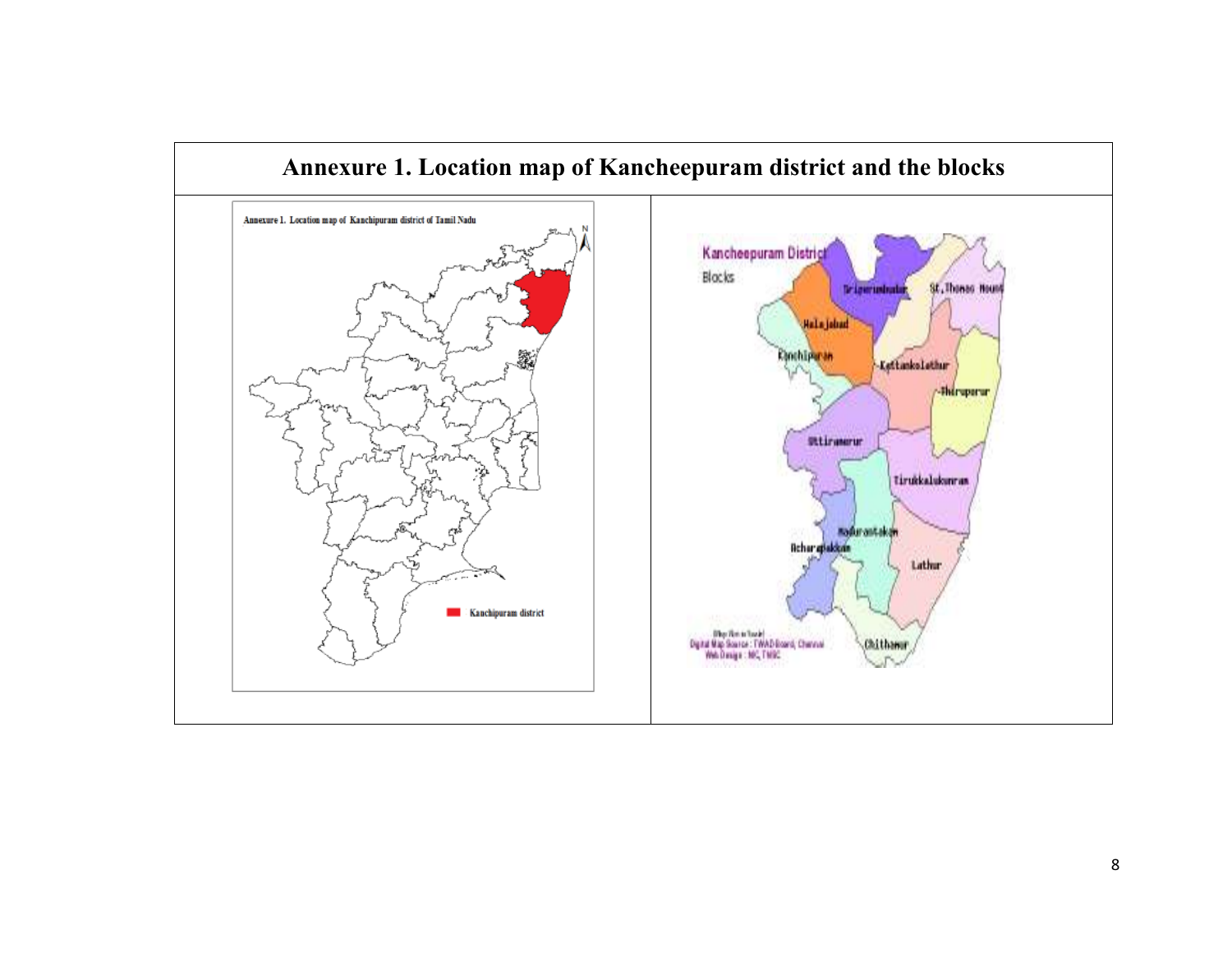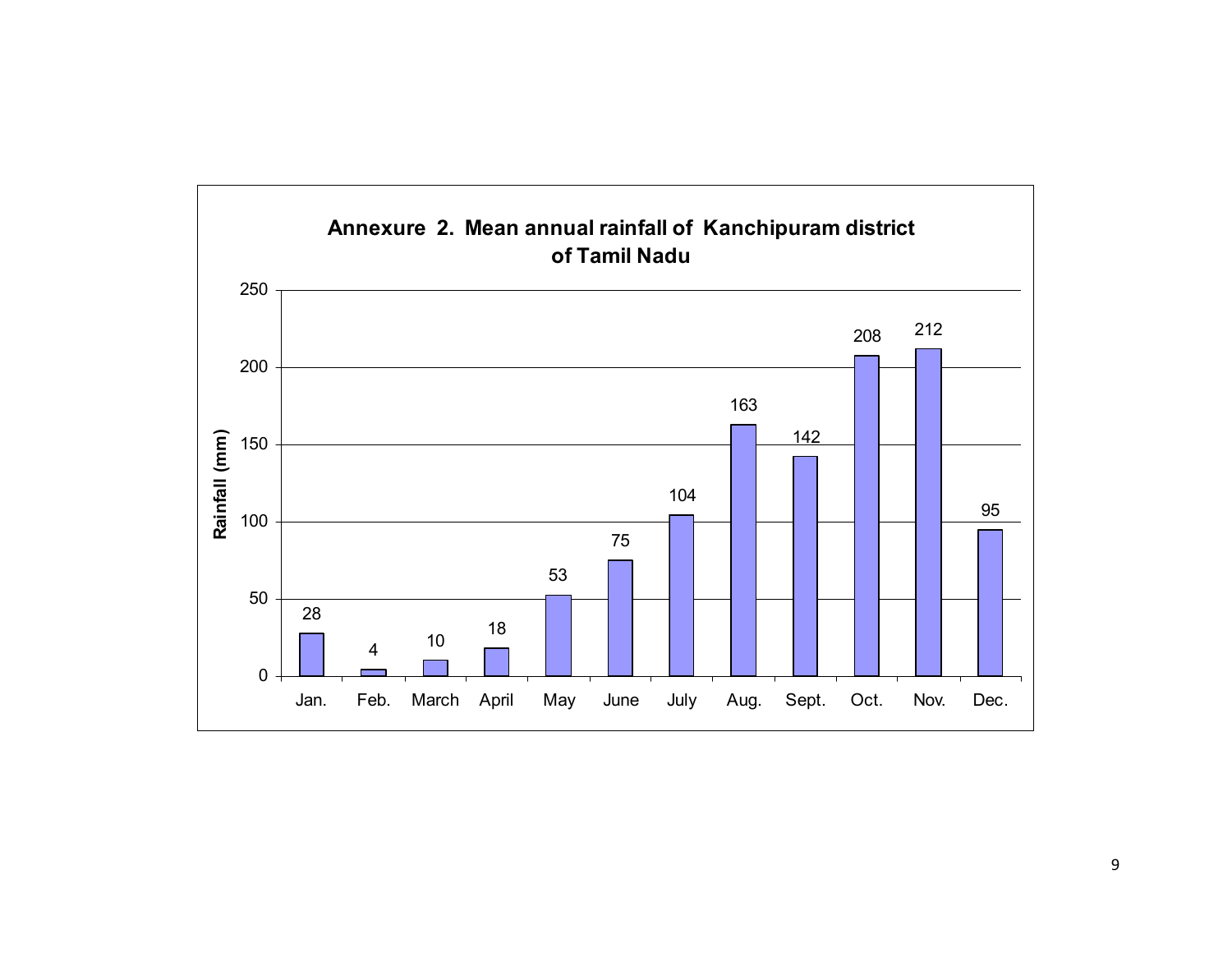

# Annexure 3. Soil map of Kancheepuram district of Tamil Nadu

# Source: NBBSSLUP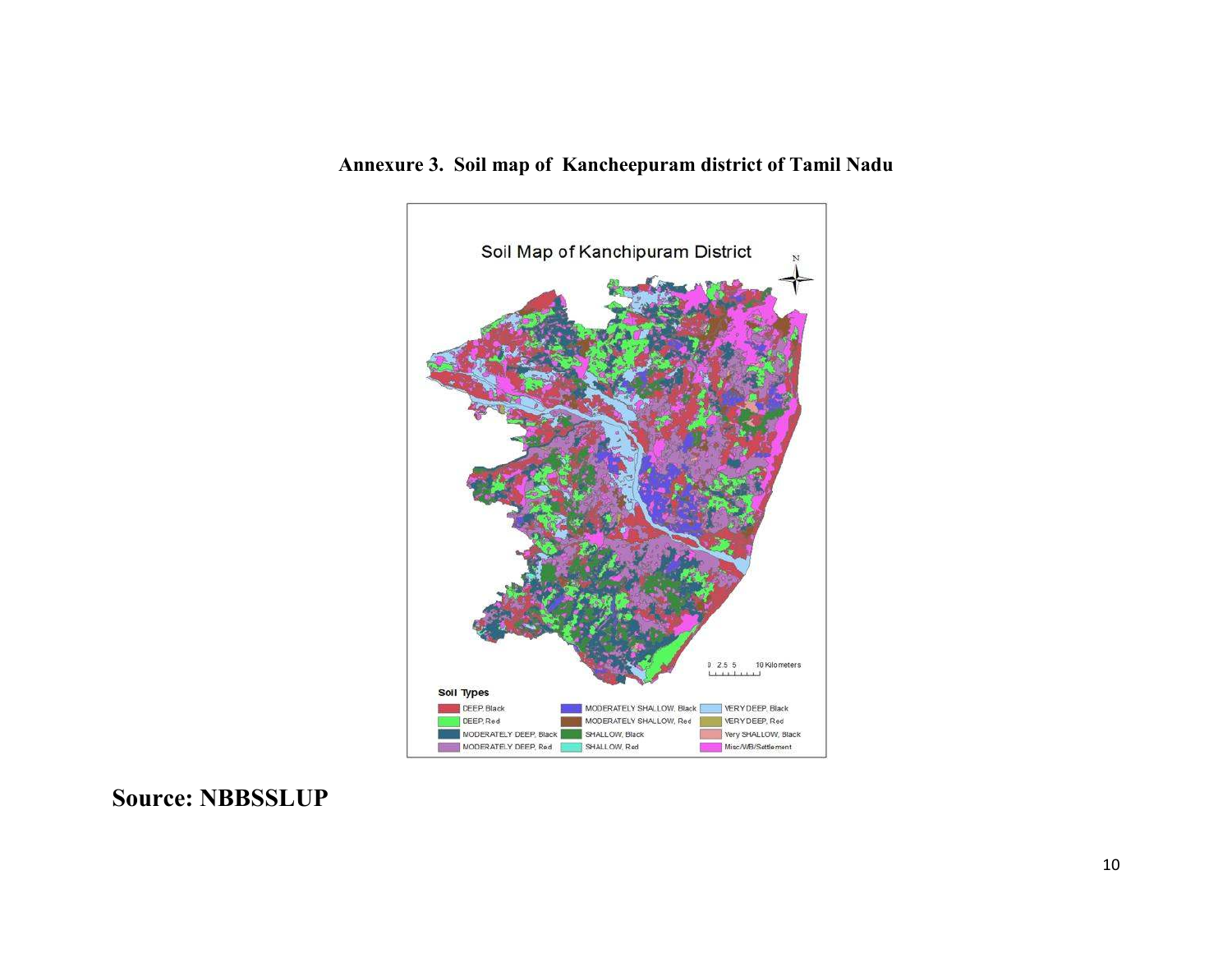#### 2.0 Strategies for weather related contingencies

#### 2.1 Drought

### 2.1.1 Rainfed situation

| <b>Condition</b>     |                      |                                    |                         | <b>Suggested Contingency measures</b> |                   |
|----------------------|----------------------|------------------------------------|-------------------------|---------------------------------------|-------------------|
| <b>Early season</b>  | <b>Major Farming</b> | Crop/cropping system               | Change in crop/cropping | <b>Agronomic measures</b>             | <b>Remarks</b> on |
| drought (delayed     | situation            |                                    | system                  |                                       | Implementation    |
| onset)               |                      |                                    |                         |                                       |                   |
| Delay by 2 weeks     | Red and black soils  | Pearl millet (June-Sep)            | No change in cropping   | $- -$                                 | $- -$             |
| (June $3^{rd}$ week) |                      | Groundnut $(Oct - Feb)$            | system                  |                                       |                   |
|                      |                      | Gingelly(June-Sep)-Groundnut (Oct- |                         |                                       |                   |
|                      |                      | Feb)                               |                         |                                       |                   |
|                      |                      | Groundnut (June-Sep)-Pulses (Dec-  |                         |                                       |                   |
|                      |                      | Mar)                               |                         |                                       |                   |
|                      |                      | Groundnut (June-Sep) – Ragi (Nov-  |                         |                                       |                   |
|                      |                      | Feb)                               |                         |                                       |                   |
|                      |                      | Groundnut (June-Sep)-Gingelly      |                         |                                       |                   |
|                      |                      | (Dec-Mar)                          |                         |                                       |                   |
|                      |                      |                                    |                         |                                       |                   |

| <b>Condition</b>                    |                      |                                                                                                                                                                                                                                  |                                                 | <b>Suggested Contingency measures</b>                                                                  |                   |
|-------------------------------------|----------------------|----------------------------------------------------------------------------------------------------------------------------------------------------------------------------------------------------------------------------------|-------------------------------------------------|--------------------------------------------------------------------------------------------------------|-------------------|
| <b>Early season</b>                 | <b>Major Farming</b> | Crop/cropping system                                                                                                                                                                                                             | Change in crop/cropping                         | <b>Agronomic measures</b>                                                                              | <b>Remarks</b> on |
| drought (delayed                    | situation            |                                                                                                                                                                                                                                  | system                                          |                                                                                                        | Implementation    |
| onset)                              |                      |                                                                                                                                                                                                                                  |                                                 |                                                                                                        |                   |
| Delay by 4 weeks<br>(July 1st week) | Red and black soils  | Pearl millet (June-Sep)<br>Groundnut $(Oct - Feb)$<br>Gingelly(June-Sep)-G.Nut (Oct-Feb)<br>Groundnut (June-Sep)-Pulses (Dec-<br>Mar)<br>Groundnut (June-Sep) – Ragi (Nov-<br>Feb)<br>Groundnut (June-Sep)-Gingelly<br>(Dec-Mar) | Maize+Pulses (July-Dec) –<br>Pulses (Jan-April) | Making field free f weeds<br>Strengthen the field bunds<br>for <i>in situ</i> moisture<br>conservation | $- -$             |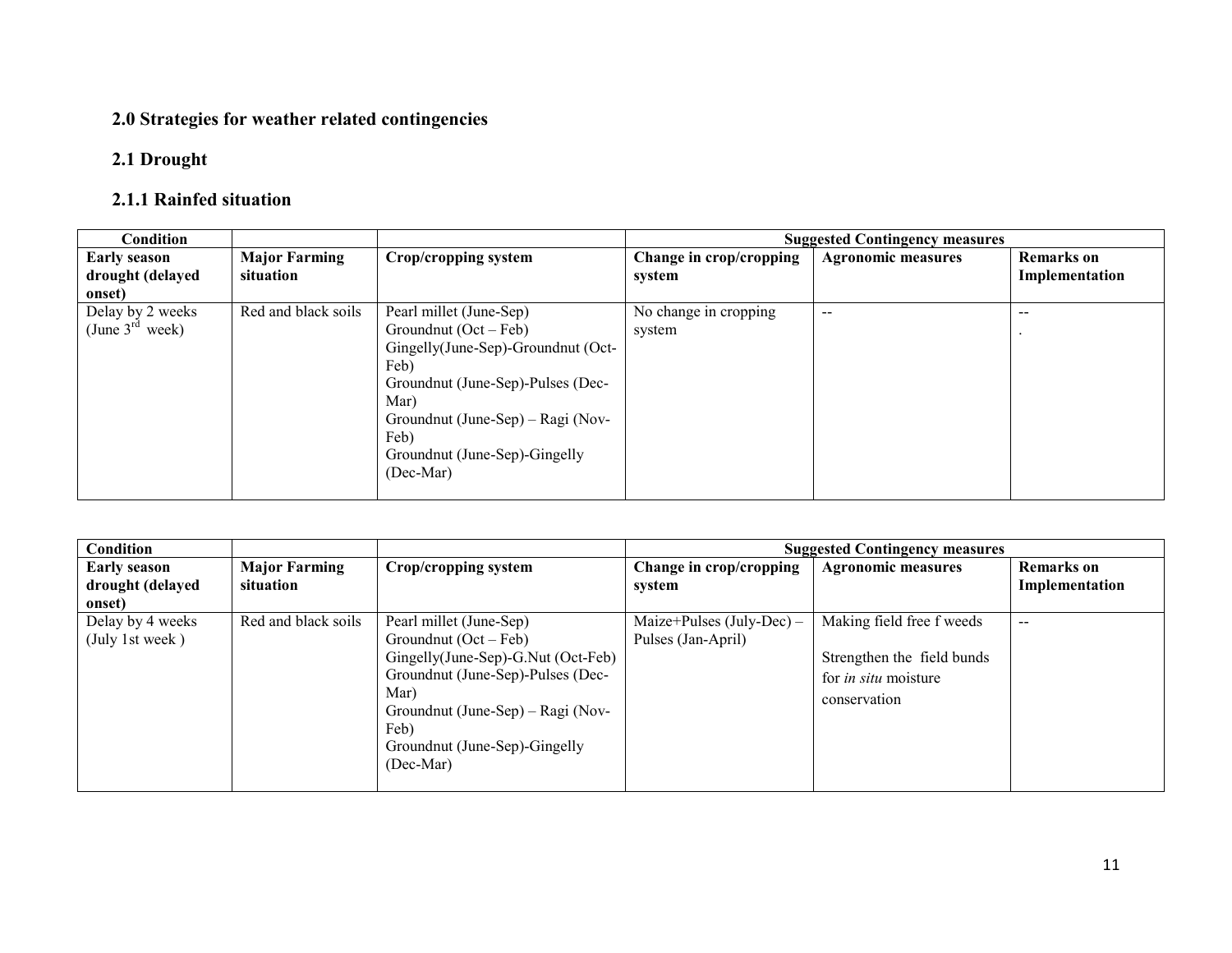| Condition                                          |                                   |                                                                                                                                                                                                                         |                                                                                                  | <b>Suggested Contingency measures</b>                                                                                                                    |                                     |
|----------------------------------------------------|-----------------------------------|-------------------------------------------------------------------------------------------------------------------------------------------------------------------------------------------------------------------------|--------------------------------------------------------------------------------------------------|----------------------------------------------------------------------------------------------------------------------------------------------------------|-------------------------------------|
| <b>Early season</b><br>drought (delayed            | <b>Major Farming</b><br>situation | Crop/cropping system                                                                                                                                                                                                    | Change in crop/cropping<br>system                                                                | <b>Agronomic measures</b>                                                                                                                                | <b>Remarks</b> on<br>Implementation |
| onset)                                             |                                   |                                                                                                                                                                                                                         |                                                                                                  |                                                                                                                                                          |                                     |
| Delay by 6<br>weeks<br>(July $3^{\text{rd}}$ week) | Lateritic, red and<br>black soils | Pearl millet (June-Sep)<br>$G.Nut (Oct - Feb)$<br>Gingelly(June-Sep)-G.Nut (Oct-<br>Feb)<br>G. Nut (June-Sep)-Pulses (dec-<br>Mar)<br>G.Nut (June-Sep) – Ragi (Nov-<br>Feb)<br>G. Nut (June-Sep)-Gingelly (Dec-<br>Mar) | Pure crop of Pearl millet ICMV<br>$-221/$ green gram COGG 912<br>Horse gram, pearl millet/pulses | 1. Pearl millet are cut for<br>fodder 45 and 65 days<br>and left for grains if rains<br>are continued<br>2. Thinning of crops<br>3. Top dressing of Urea |                                     |

| Condition                                  |                                   |                                                                                                                                                                                 |                                   | <b>Suggested Contingency measures</b>                                         |                                     |
|--------------------------------------------|-----------------------------------|---------------------------------------------------------------------------------------------------------------------------------------------------------------------------------|-----------------------------------|-------------------------------------------------------------------------------|-------------------------------------|
| <b>Early season</b><br>drought (delayed    | <b>Major Farming</b><br>situation | Crop/cropping system                                                                                                                                                            | Change in crop/cropping<br>system | <b>Agronomic measures</b>                                                     | <b>Remarks</b> on<br>Implementation |
| onset)                                     |                                   |                                                                                                                                                                                 |                                   |                                                                               |                                     |
| Delay by 8<br>weeks (August 1 st)<br>week) | Lateritic, red and<br>black soils | Pearl millet (June-Sep)<br>$G.Nut (Oct - Feb)$<br>$Gingelly(June-Sep)-G.Nut$ (Oct-<br>Feb)<br>G. Nut (June-Sep)-Pulses (dec-<br>Mar)<br>$G.Nut$ (June-Sep) – Ragi (Nov-<br>Feb) | Green manure/fodder sorghum       | Thicker sowing of fodder<br>sorghum or green manure<br>for insitu cultivation |                                     |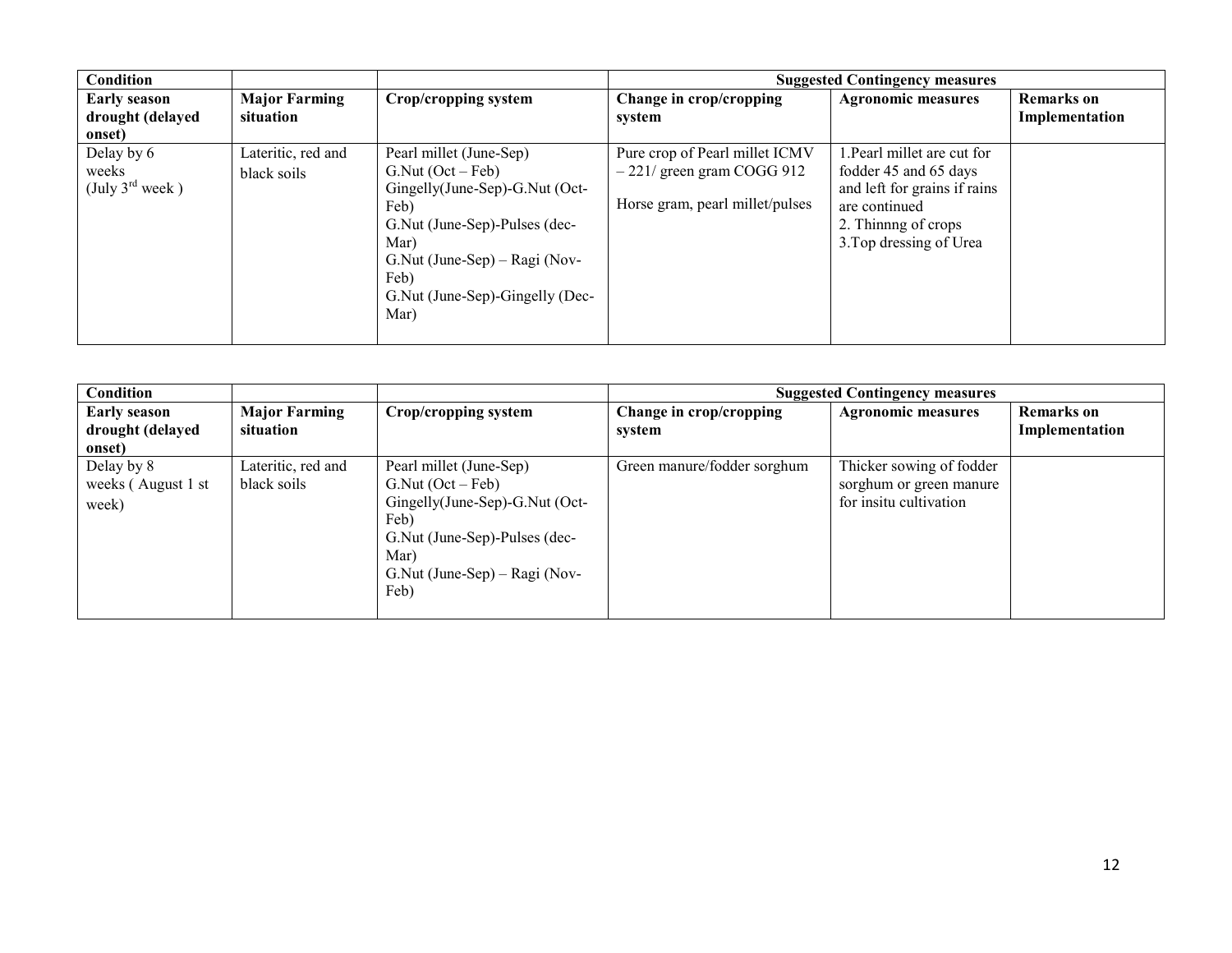| Condition            |                      |                                | <b>Suggested Contingency measures</b> |                            |                     |  |
|----------------------|----------------------|--------------------------------|---------------------------------------|----------------------------|---------------------|--|
| <b>Early season</b>  | <b>Major Farming</b> | Crop/cropping system           | Crop management                       | Soil management            | <b>Remarks</b> on   |  |
| drought (Normal      | situation            |                                |                                       |                            | Implementation      |  |
| onset, followed by   | Lateritic, red and   | Pearl millet                   | . Thinning and gap filling the        | Intercultivation           | Supply of inter     |  |
| 15-20 days dry spell | black soils          | G.Nut                          | existing crop                         | <b>Conservation Furrow</b> | cultural implements |  |
| after sowing leading |                      | Gingelly-G.Nut<br>2. Re sowing |                                       | thinning                   |                     |  |
| to poor              |                      | G.Nut -Pulses                  | Groundnut: TMV-2, JL-24,              |                            |                     |  |
| germination/crop     |                      | $G.Nut - Ragi$                 | VRI-2                                 |                            |                     |  |
| stand etc.)          |                      |                                |                                       |                            |                     |  |
|                      |                      |                                | Sesame: TMV-3.                        |                            |                     |  |
|                      |                      |                                |                                       |                            |                     |  |
|                      |                      |                                |                                       |                            |                     |  |

| Condition                              |                                   |                                                                            |                                                                                                                 | <b>Suggested Contingency measures</b>                                         |                                                                                                  |
|----------------------------------------|-----------------------------------|----------------------------------------------------------------------------|-----------------------------------------------------------------------------------------------------------------|-------------------------------------------------------------------------------|--------------------------------------------------------------------------------------------------|
| Mid season drought<br>(long dry spell) | <b>Major Farming</b><br>situation | Crop/cropping system                                                       | Crop managemen                                                                                                  | Soil management                                                               | Remarks on<br>Implementation                                                                     |
| At vegetative stage                    | Lateritic, red and<br>black soils | Pearl millet<br>G.Nut<br>Gingelly-G.Nut<br>G.Nut -Pulses<br>$G.Nut - Ragi$ | Thinning, Grazing leaf tips,<br>postponement of top dressing<br>Life saving irrigation                          | Intercultivation (soil<br>mulching)<br><b>Conservation Furrow</b>             | Supply of inter<br>cultural implements<br>Awareness creation<br>on construction of<br>Farm ponds |
|                                        | Lateritic, red and<br>black soils | Pearl millet<br>G.Nut<br>Gingelly-G.Nut<br>G.Nut -Pulses<br>$G.Nut - Ragi$ | Earthling up, apply Gypsum<br>after receipt of rains<br>Life saving irrigation<br>Spraying of anti transpirants | Intercultivation (soil<br>mulching)<br><b>Conservation Furrow</b><br>Mulching |                                                                                                  |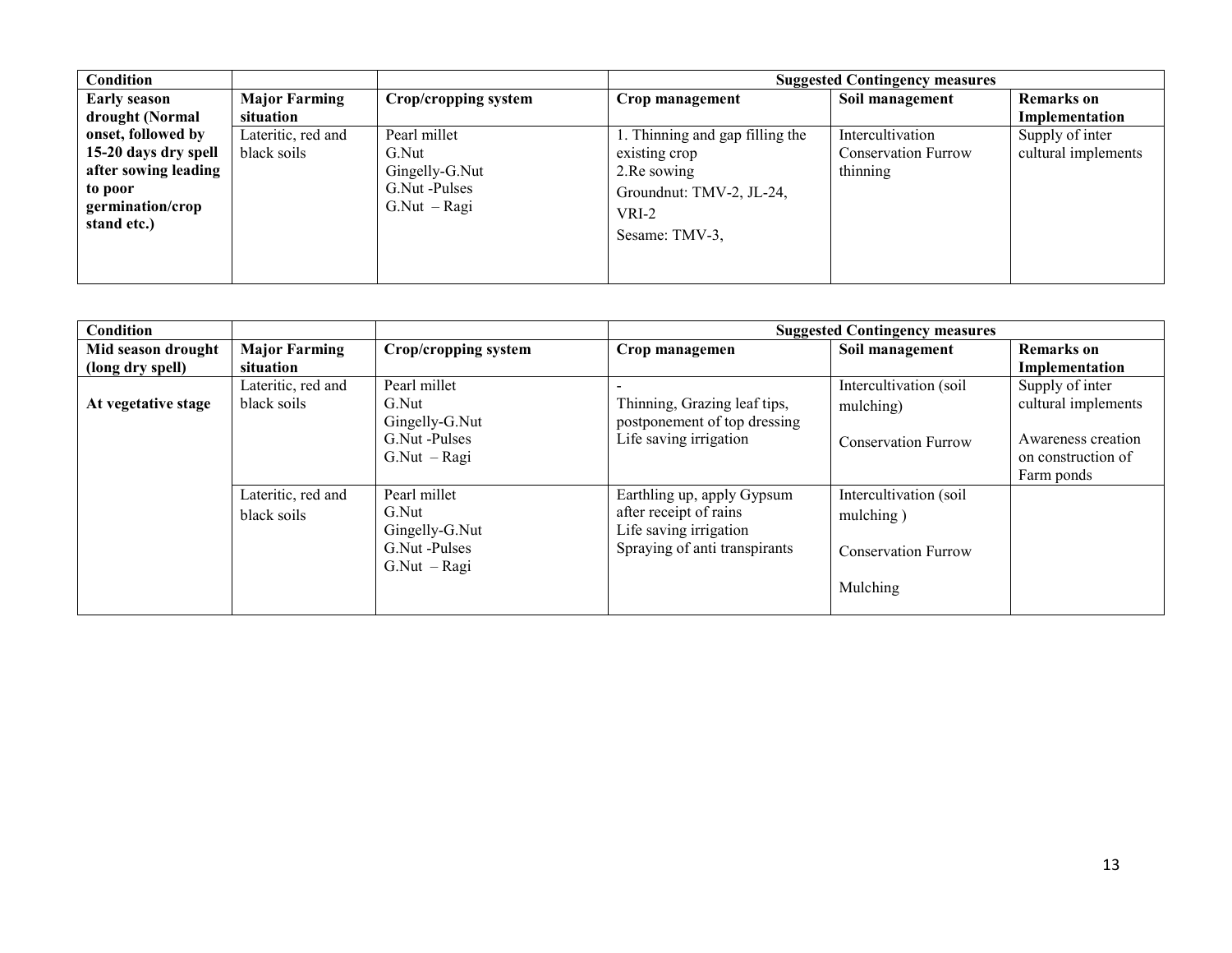| Condition                |                                   |                                                                                      | <b>Suggested Contingency measures</b>                                                                                                                                |                 |                                                                                           |
|--------------------------|-----------------------------------|--------------------------------------------------------------------------------------|----------------------------------------------------------------------------------------------------------------------------------------------------------------------|-----------------|-------------------------------------------------------------------------------------------|
| Mid season drought       | <b>Major Farming</b>              | Crop/cropping system                                                                 | Crop management                                                                                                                                                      | Soil management | <b>Remarks</b> on                                                                         |
| (long dry spell)         | situation                         |                                                                                      |                                                                                                                                                                      |                 | Implementation                                                                            |
| At reproductive<br>stage | Lateritic, red and<br>black soils | Pearl millet<br>Groundnut<br>Gingelly-G.Nut<br>Groundnut -Pulses<br>Groundnut – Ragi | Thinning<br>Life saving irrigation Weeding<br>and Weed mulching<br>Spray urea $\omega$ 20 gm/litre of<br>water in 35,45 and 65 days after<br>sowing for better yield |                 | Awareness creation<br>on rain water<br>harvesting<br>Construction of<br>percolation ponds |

| Condition               |                                              |                    | <b>Suggested Contingency measures</b> |                            |                   |  |  |
|-------------------------|----------------------------------------------|--------------------|---------------------------------------|----------------------------|-------------------|--|--|
| <b>Terminal drought</b> | <b>Major Farming</b><br>Crop/cropping system |                    | Crop management                       | <b>Rabi Crop planning</b>  | <b>Remarks</b> on |  |  |
|                         | situation                                    |                    |                                       |                            | Implementation    |  |  |
|                         | Lateritic, red and                           | Pearl millet       | Life saving irrigation through        | Tied ridges to conserve    |                   |  |  |
|                         | black soils                                  | Groundnut          | mobile sprinkler                      | rainwater during kharif    |                   |  |  |
|                         |                                              | Gingelly-Groundnut |                                       | for regular sowing of rabi |                   |  |  |
|                         |                                              | Groundnut -Pulses  | Harvest at physiological              |                            |                   |  |  |
|                         |                                              | Groundnut – Ragi   | maturity stage                        |                            |                   |  |  |
|                         |                                              |                    |                                       |                            |                   |  |  |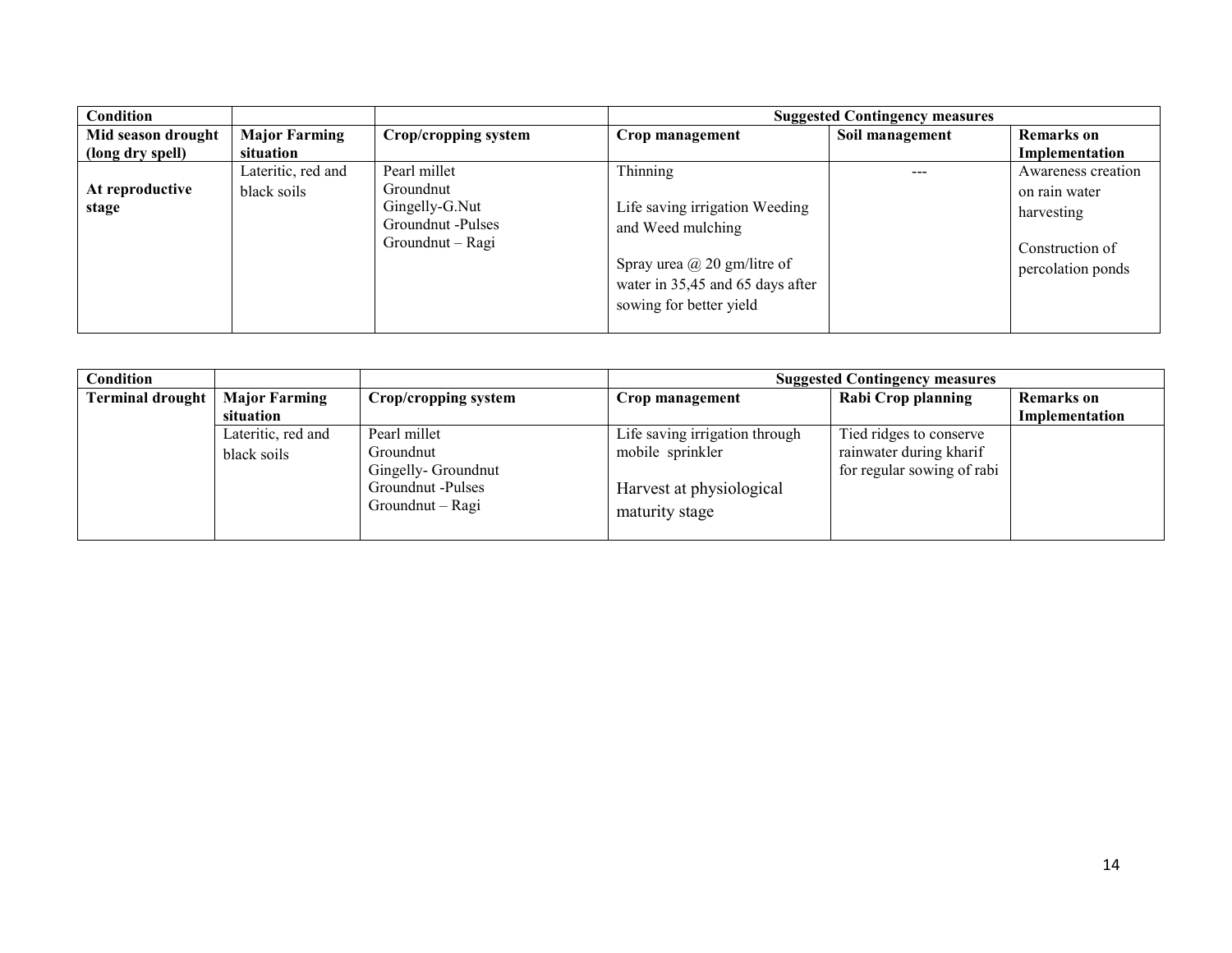### 2.1.2 Irrigated situation

| <b>Condition</b>           |                        |                     |                        | <b>Suggested Contingency measures</b>                              |                            |
|----------------------------|------------------------|---------------------|------------------------|--------------------------------------------------------------------|----------------------------|
|                            | <b>Major Farming</b>   | Crop/cropping       | Change in              | <b>Agronomic measures</b>                                          | <b>Remarks</b> on          |
|                            | situation              | system              | crop/cropping system   |                                                                    | Implementation             |
| Delayed/ limited release   | Tankfed areas-         | Paddy (sub merged   | Paddy                  | Adoption of Rajarajan 1000 method                                  | 1. Seeds through NFSM      |
| of water in canals due to  | Heavy clay and         | condition)          |                        | of cultivation to save water                                       |                            |
| low rainfall               | laterite soils         |                     |                        |                                                                    |                            |
|                            |                        |                     |                        |                                                                    |                            |
| <b>Condition</b>           |                        |                     |                        | <b>Suggested Contingency measures</b>                              |                            |
|                            | <b>Major Farming</b>   | Crop/cropping       | Change in              | <b>Agronomic measures</b>                                          | <b>Remarks</b> on          |
|                            | situation              | system              | crop/cropping system   |                                                                    | Implementation             |
| Non release of water in    |                        |                     |                        |                                                                    |                            |
| canals under delayed onset |                        |                     |                        |                                                                    |                            |
| of monsoon in catchment    |                        |                     |                        |                                                                    |                            |
|                            |                        |                     |                        |                                                                    |                            |
|                            |                        |                     |                        |                                                                    |                            |
| <b>Condition</b>           |                        |                     |                        | <b>Suggested Contingency measures</b>                              |                            |
|                            | <b>Major Farming</b>   | Crop/cropping       | Change in              | <b>Agronomic measures</b>                                          | <b>Remarks</b> on          |
|                            | situation              | system              | crop/cropping system   |                                                                    | Implementation             |
| Lack of inflows into tanks | Heavy clay and         | Paddy               | Black gram             | Fields should be properly leveled                                  |                            |
| due to insufficient        | laterite soils         |                     |                        |                                                                    |                            |
| /delayed onset of monsoon  |                        | $\bar{\phantom{a}}$ | $\sim$                 | Irrigation at critical stages i.e one at                           |                            |
|                            |                        |                     |                        | sowing, flowering and pod formation                                |                            |
|                            |                        |                     |                        |                                                                    |                            |
| <b>Condition</b>           |                        |                     |                        |                                                                    |                            |
|                            | <b>Major Farming</b>   | Crop/cropping       | Change in              | <b>Suggested Contingency measures</b><br><b>Agronomic measures</b> | <b>Remarks</b> on          |
|                            | situation              | system              | crop/cropping system   |                                                                    | Implementation             |
| Insufficient groundwater   | Heavy clay black       | Paddy               | Maize and              | 1. Limited irrigation                                              |                            |
| recharge due to low        | soils and laterite red |                     | vegetables(lab lab,    | 2. Alternate Furrow irrigation                                     |                            |
| rainfall                   | soils                  |                     | cluster beab and       | 3. Drip irrigation                                                 |                            |
|                            |                        |                     | Brinjal)               |                                                                    |                            |
|                            |                        |                     |                        |                                                                    |                            |
|                            |                        |                     | Pulses                 | Irrigation at critical stages i.e one at                           |                            |
|                            |                        |                     |                        | sowing, flowering and pod formation                                |                            |
|                            |                        |                     |                        |                                                                    |                            |
| Any other condition        | Laterite, red and      |                     | Vegetables/sunflower/  | Irrigation at critical stages                                      | To be linked up with micro |
| (specify)                  | black soils            | Sugarcane           | maize/green manure     | Sprinkler irrigation for vegetables                                | irrigation project         |
| Well irrigated areas       |                        |                     | Vegetables/maize/sunfl | Drip irrigation with micro sprinklers                              |                            |
|                            |                        |                     |                        |                                                                    |                            |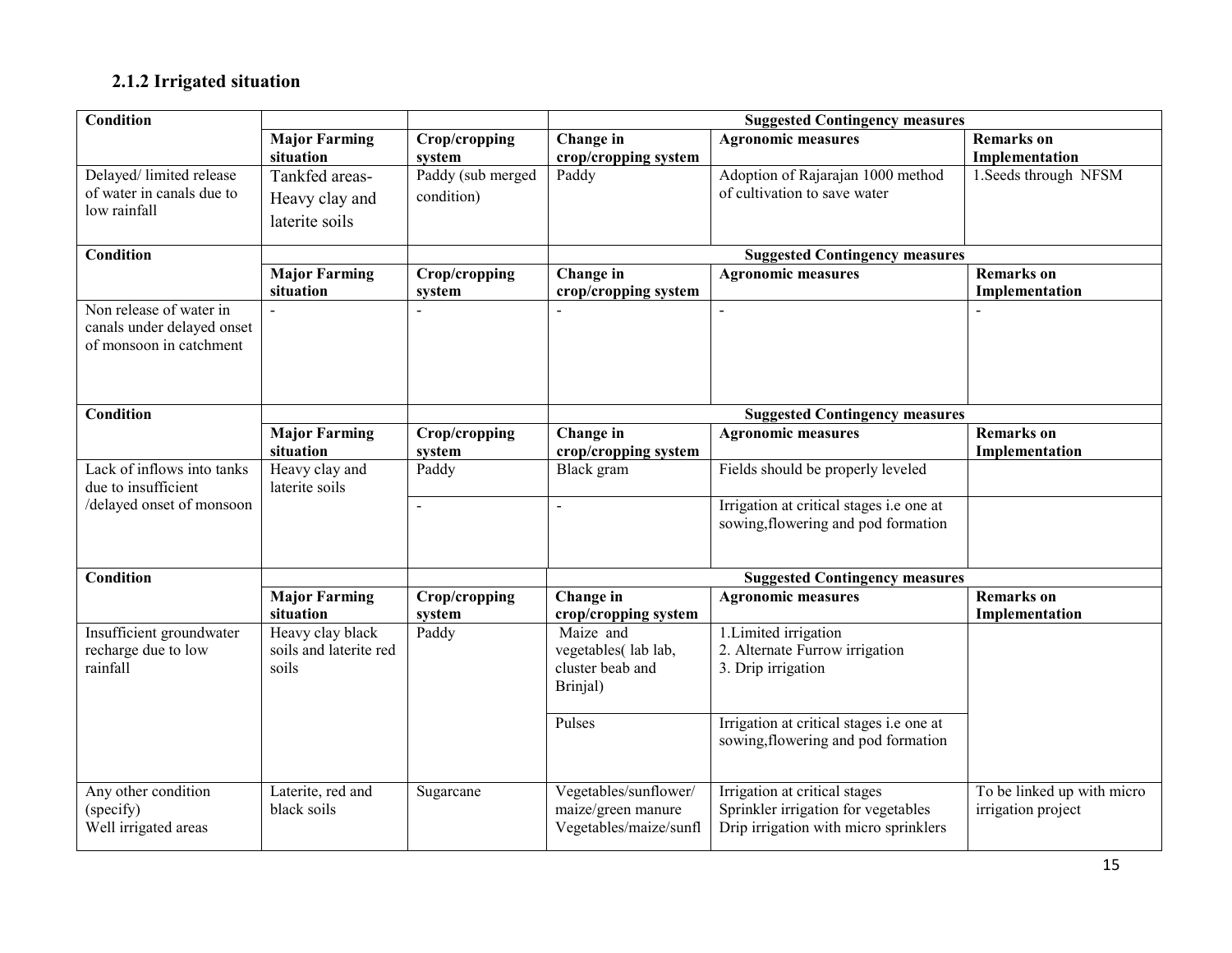| Condition |                      |               |                      | <b>Suggested Contingency measures</b> |                |  |
|-----------|----------------------|---------------|----------------------|---------------------------------------|----------------|--|
|           | <b>Major Farming</b> | Crop/cropping | Change in            | <b>Agronomic measures</b>             | Remarks on     |  |
|           | situation            | svstem        | crop/cropping system |                                       | Implementation |  |
|           |                      |               | ower/groundnut       | Drip irrigation with fertigation      |                |  |
|           |                      |               |                      | Wider inter row                       |                |  |
|           |                      |               |                      | Intercultivation                      |                |  |
|           |                      |               |                      | Intercropping                         |                |  |

# 2.2 Unusual rains (untimely, unseasonal etc) (for both rainfed and irrigated situations)

| Condition                                                            | <b>Suggested contingency measure</b>                                                                                                        |                               |                                          |                                                         |  |
|----------------------------------------------------------------------|---------------------------------------------------------------------------------------------------------------------------------------------|-------------------------------|------------------------------------------|---------------------------------------------------------|--|
| Continuous high rainfall in a short<br>span leading to water logging | <b>Vegetative stage</b>                                                                                                                     | <b>Flowering stage</b>        | Crop maturity stage                      | Post harvest                                            |  |
| Paddy                                                                | Drain out the excess water                                                                                                                  | Drain out the excess          | Drain out the excess water               | Shift to safer place, use                               |  |
| Groundnut                                                            |                                                                                                                                             | water                         | Harvesting at physiological              | mechanical drier                                        |  |
| Blackgram                                                            |                                                                                                                                             |                               | maturity stage                           | Shift to safe place dry in shade                        |  |
| Sugarcane                                                            |                                                                                                                                             |                               | Drain out the excess water               | and turn frequently                                     |  |
| Heavy rainfall with high speed winds in a short span                 |                                                                                                                                             |                               |                                          |                                                         |  |
| Paddy                                                                | Drain out the excess water and<br>tying of lodged plants                                                                                    | Drain out the excess<br>water | Drain out the excess water               | Shift to safe place dry in shade<br>and turn frequently |  |
| Groundnut                                                            | do                                                                                                                                          |                               |                                          |                                                         |  |
| Greengram                                                            |                                                                                                                                             |                               |                                          |                                                         |  |
| Sugarcane                                                            | Drain out the excess water tying<br>of lodged plants                                                                                        |                               |                                          | Shift to safe place                                     |  |
| Gingelly                                                             | Drain out the excess water                                                                                                                  |                               |                                          | Shift to safe place dry in shade<br>and turn frequently |  |
| Outbreak of pests and diseases due to unseasonal rains               |                                                                                                                                             |                               |                                          |                                                         |  |
| Paddy                                                                |                                                                                                                                             | Set up light trap             | Spray carbendazim <sup>+</sup> thiram to | Dry the grains to 12% moisture                          |  |
| Plant Hoppers, Sheath blight<br>Grain discolouration                 | Integrated nutrient management,<br>Alternate wetting and drying,<br>Submergence of water during<br>critical periods not more than 2.5<br>cm |                               | manage grain discolouration              | level and store                                         |  |
| Groundnut                                                            | Need based Integrated Pest                                                                                                                  |                               | $\overline{\phantom{0}}$                 |                                                         |  |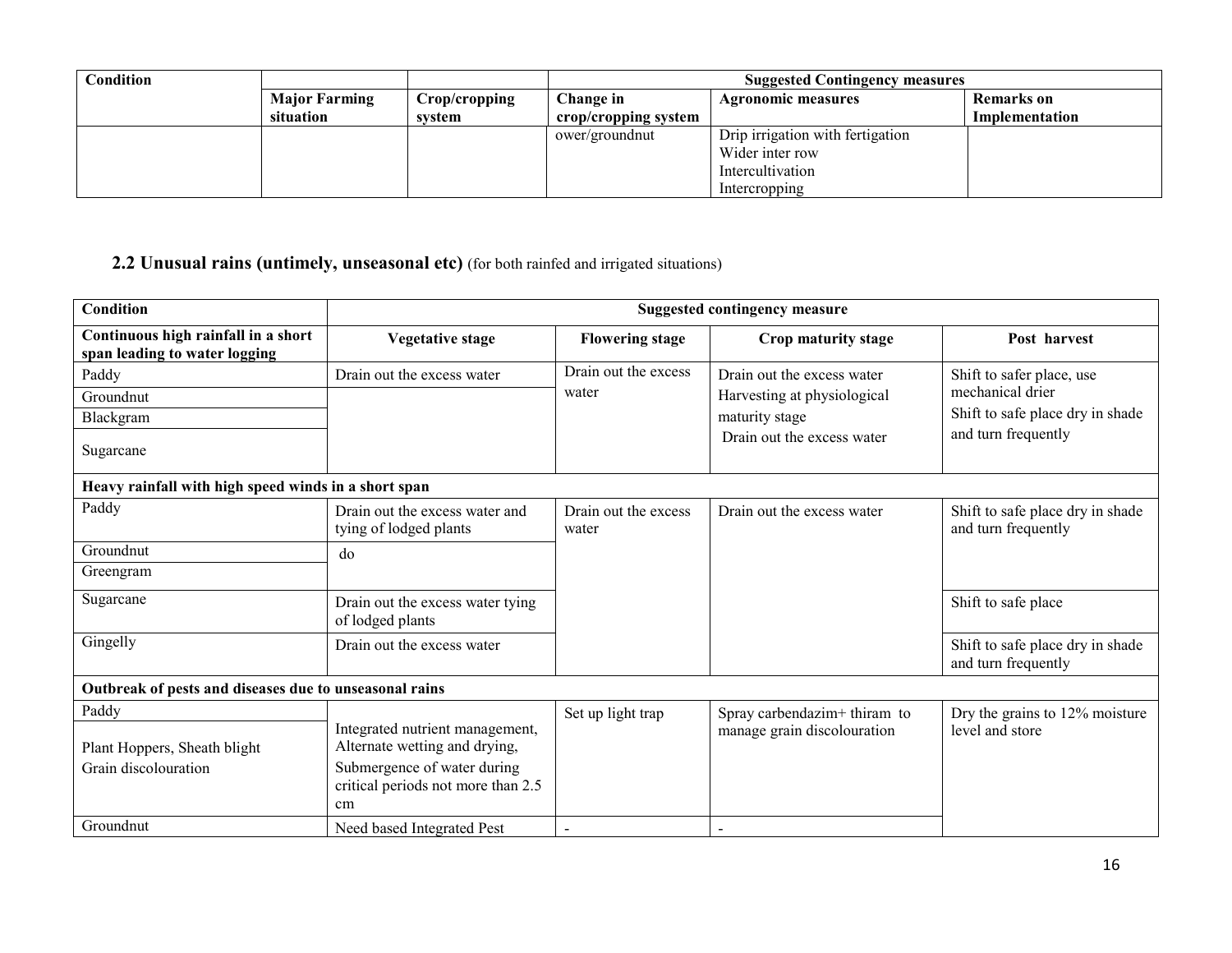| $\sqrt{2}$<br>Greengram | management practices |  |  |
|-------------------------|----------------------|--|--|
| $\sim$<br>Sugarcane     |                      |  |  |

#### 2.3 Floods

| <b>Condition</b>                               | <b>Suggested contingency measure</b>                               |                                                                                                                             |                                                         |                        |  |
|------------------------------------------------|--------------------------------------------------------------------|-----------------------------------------------------------------------------------------------------------------------------|---------------------------------------------------------|------------------------|--|
| Transient water logging/ partial<br>inundation | Seedling / nursery stage                                           | <b>Vegetative stage</b>                                                                                                     | <b>Reproductive stage</b>                               | At harvest             |  |
| Paddy                                          | Drainage,<br>Appropriate Plant protection<br>management for thrips | Drainage,<br>Appropriate Plant protectionmanagement                                                                         | Drainage,<br>Appropriate Plant protection<br>management | Drain out excess water |  |
| Groundnut                                      | Drainage<br>Appropriate Plant protection<br>management             | Drainage<br>Appropriate Plant protection management<br>leaffolder, gall midge & stem borer<br>moth catches Incidence of BPH |                                                         |                        |  |
| Continuous submergence for more than 2 days    |                                                                    |                                                                                                                             |                                                         |                        |  |
| Paddy                                          | Drain out excess water                                             |                                                                                                                             |                                                         |                        |  |
| Groundnut                                      |                                                                    |                                                                                                                             |                                                         |                        |  |
| Sugarcane                                      |                                                                    |                                                                                                                             |                                                         |                        |  |
| Greengram                                      |                                                                    |                                                                                                                             |                                                         |                        |  |
| Blackgram                                      |                                                                    |                                                                                                                             |                                                         |                        |  |
| Sea water inundation                           |                                                                    |                                                                                                                             |                                                         |                        |  |
| Paddy                                          | Soil amendments application                                        |                                                                                                                             |                                                         |                        |  |
| <b>Condition</b>                               | <b>Suggested contingency</b><br>measure                            |                                                                                                                             |                                                         |                        |  |
| Transient water logging/ partial<br>inundation | Seedling / nursery stage                                           |                                                                                                                             |                                                         |                        |  |
| Paddy                                          | Drainage,                                                          |                                                                                                                             |                                                         |                        |  |
|                                                | Appropriate Plant protection<br>management for Thrips              |                                                                                                                             |                                                         |                        |  |
| Groundnut                                      | Drainage Appropriate Plant<br>protection management                |                                                                                                                             |                                                         |                        |  |
| Continuous submergence for more than 2 days    |                                                                    |                                                                                                                             |                                                         |                        |  |
| Paddy                                          |                                                                    |                                                                                                                             |                                                         |                        |  |
| Groundnut                                      | Drain out excess water                                             |                                                                                                                             |                                                         |                        |  |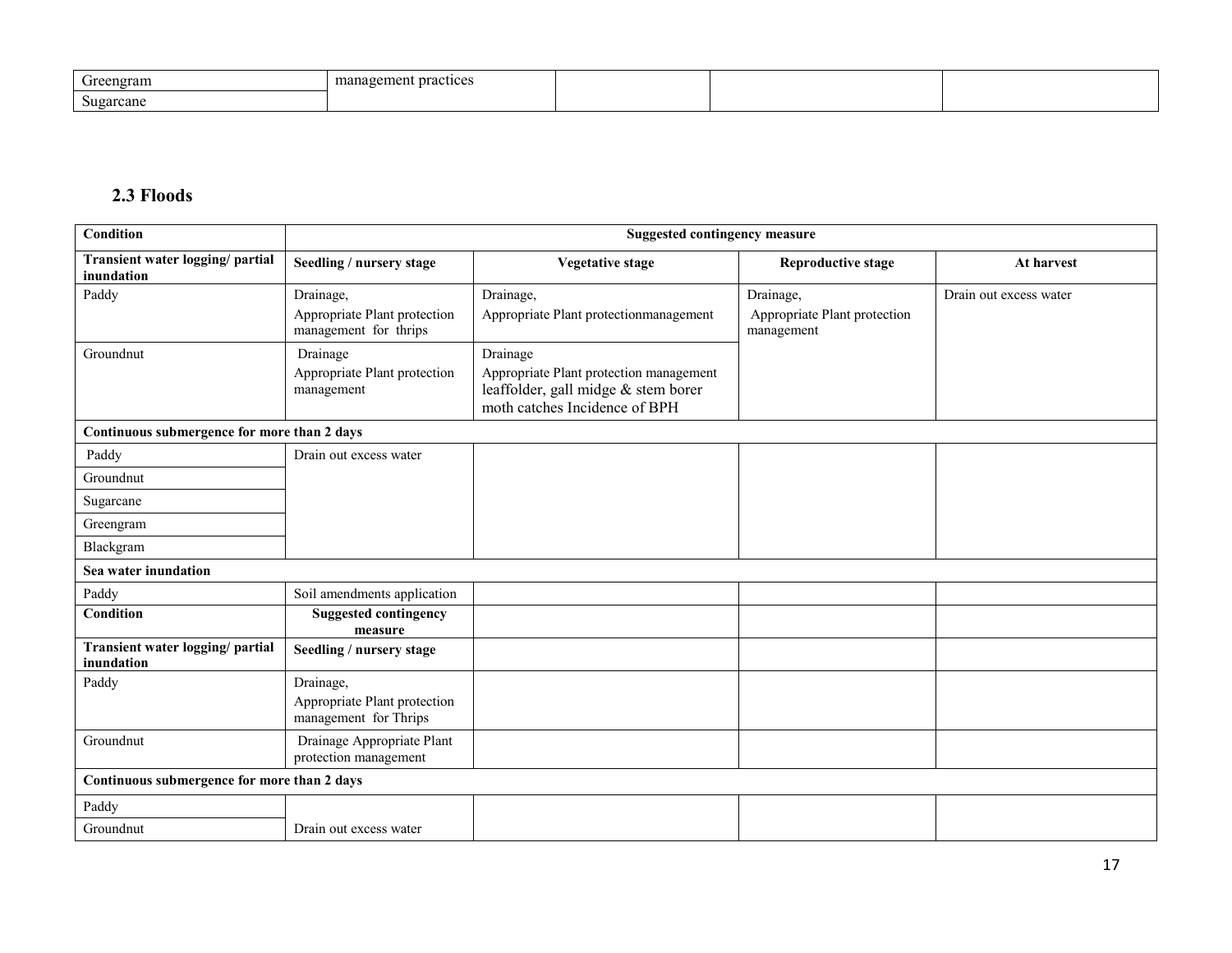#### 2.4 Extreme events: Heat wave / Cold wave/Frost/ Hailstorm /Cyclone

| <b>Extreme event type</b> |                          | <b>Suggested contingency measure</b> |                           |            |  |  |
|---------------------------|--------------------------|--------------------------------------|---------------------------|------------|--|--|
|                           | Seedling / nursery stage | <b>Vegetative stage</b>              | <b>Reproductive stage</b> | At harvest |  |  |
| <b>Heat Wave</b>          |                          |                                      | NA                        |            |  |  |
| Cold wave                 |                          |                                      | <b>NA</b>                 |            |  |  |
| Frost                     |                          |                                      | <b>NA</b>                 |            |  |  |
| Hailstorm                 |                          |                                      | <b>NA</b>                 |            |  |  |
| Cyclone                   |                          |                                      | NA                        |            |  |  |

#### 2.5Contingent strategies for Livestock, Poultry & Fisheries

### 2.5.1 Livestock

|                                  | <b>Suggested contingency measures</b>                                                                                             |                                                                                                                                |                                                                                            |  |  |
|----------------------------------|-----------------------------------------------------------------------------------------------------------------------------------|--------------------------------------------------------------------------------------------------------------------------------|--------------------------------------------------------------------------------------------|--|--|
|                                  | <b>Before the event</b>                                                                                                           | During the event                                                                                                               | After the event                                                                            |  |  |
| <b>Drought</b>                   |                                                                                                                                   |                                                                                                                                |                                                                                            |  |  |
| Feed and fodder<br>availability  | Cultivation of drought resistant vegetation<br>Preservation of fodders (silage and hay)<br>according to the prediction of drought | Use of tree leaves and shrubs,<br>Agro industrial by products<br>Use of NPN compounds as protein<br>source along with molasses | Analyze the shortage and loses and make necessary<br>arrangement to overcome it in future. |  |  |
| Drinking water                   | Creation of reservoir like tanks, lake, etc.                                                                                      | Make availability through borewells                                                                                            | Analyze the shortage and loses and make necessary<br>arrangement to overcome it in future. |  |  |
| Health and disease<br>management | Vaccinate them according to the<br>vaccination schedule                                                                           | Avoid vaccination in case of<br>debilitated animals                                                                            | Vaccinate them according to the vaccination<br>schedule                                    |  |  |
| <b>Floods</b>                    |                                                                                                                                   |                                                                                                                                |                                                                                            |  |  |
| Feed and fodder<br>availability  | Predict the occurrence according to the<br>previous history and announce this through                                             | Utilize the preserved fodders and<br>other unconventional feeds and                                                            | Analyze the difficulties faced and avoid them in next<br>occurrence                        |  |  |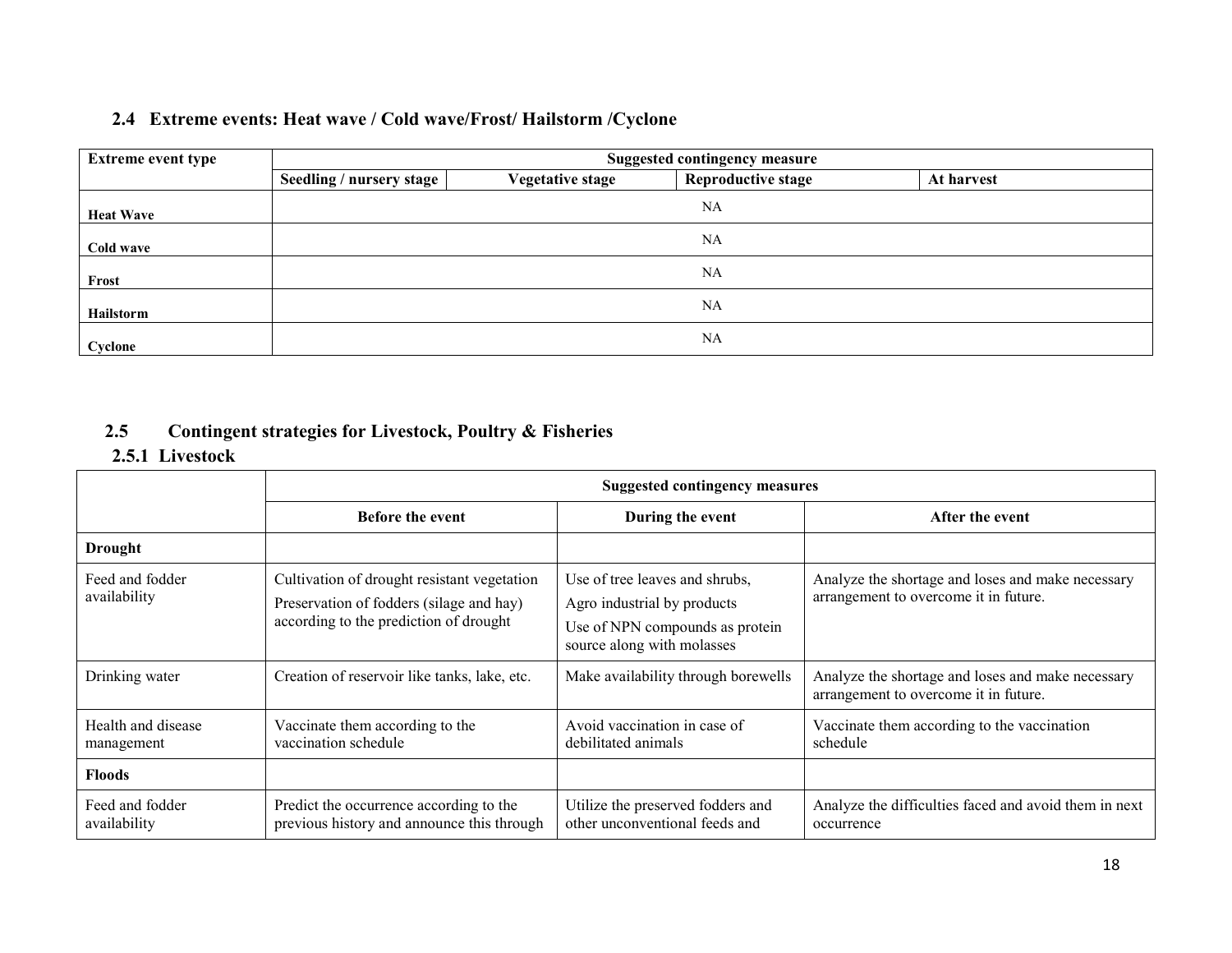|                                  | radio, TV and newspaper.                                                                                                | fodders                                                                                                         |                                                                                                                          |
|----------------------------------|-------------------------------------------------------------------------------------------------------------------------|-----------------------------------------------------------------------------------------------------------------|--------------------------------------------------------------------------------------------------------------------------|
|                                  | Preserve the fodders as silage and hay.                                                                                 |                                                                                                                 |                                                                                                                          |
| Drinking water                   | Creation of reservoir like tanks, lake, etc.                                                                            | Ensure adequate supply of drinking<br>water                                                                     | Analyze the shortage and loses and make necessary<br>arrangement to overcome it in future.                               |
| Health and disease<br>management | Vaccinate them according to the<br>vaccination schedule with care since there<br>is a increase risk of disease outbreak | Vaccinate them according to the<br>vaccination schedule                                                         | Vaccinate them according to the vaccination<br>schedule                                                                  |
| Cyclone                          |                                                                                                                         |                                                                                                                 |                                                                                                                          |
| Feed and fodder                  | Preserve the fodders as silage and hay.                                                                                 | Utilize the preserved fodder.                                                                                   | Assess the damage.                                                                                                       |
| availability                     |                                                                                                                         | Follow the safety procedures<br>recommended by local authorities.                                               | Listen radio, TV, Newspaper about the recovery<br>assistance.                                                            |
|                                  |                                                                                                                         | Listen for updates on your radio /<br>TV / Newspaper                                                            | Contact your insurance agent to get any recovery.<br>Monitoring of animals with a veterinary doctor is                   |
|                                  |                                                                                                                         | Don't allow them for grazing until<br>the cyclone has passed                                                    | necessary                                                                                                                |
| Drinking water                   | Creation of reservoir like tanks, lake, etc.                                                                            | Ensure adequate supply of drinking<br>water                                                                     | Analyze the shortage $&$ loses and make necessary<br>arrangements to overcome it in future                               |
| Health and disease<br>management | Vaccinate them according to the<br>vaccination schedule with care since there<br>is a increase risk of disease outbreak | Vaccinate them according to the<br>vaccination schedule with care since<br>there is a increased risk of disease | Vaccinate them according to the vaccination<br>schedule with care since there is a increased risk of<br>disease outbreak |
|                                  |                                                                                                                         | outbreak                                                                                                        | Disinfection of infected areas with dettol, pheynol,<br>lyzol etc. & other antiseptic solutions                          |
| Heat wave and cold wave          | <b>NA</b>                                                                                                               |                                                                                                                 |                                                                                                                          |
|                                  |                                                                                                                         |                                                                                                                 |                                                                                                                          |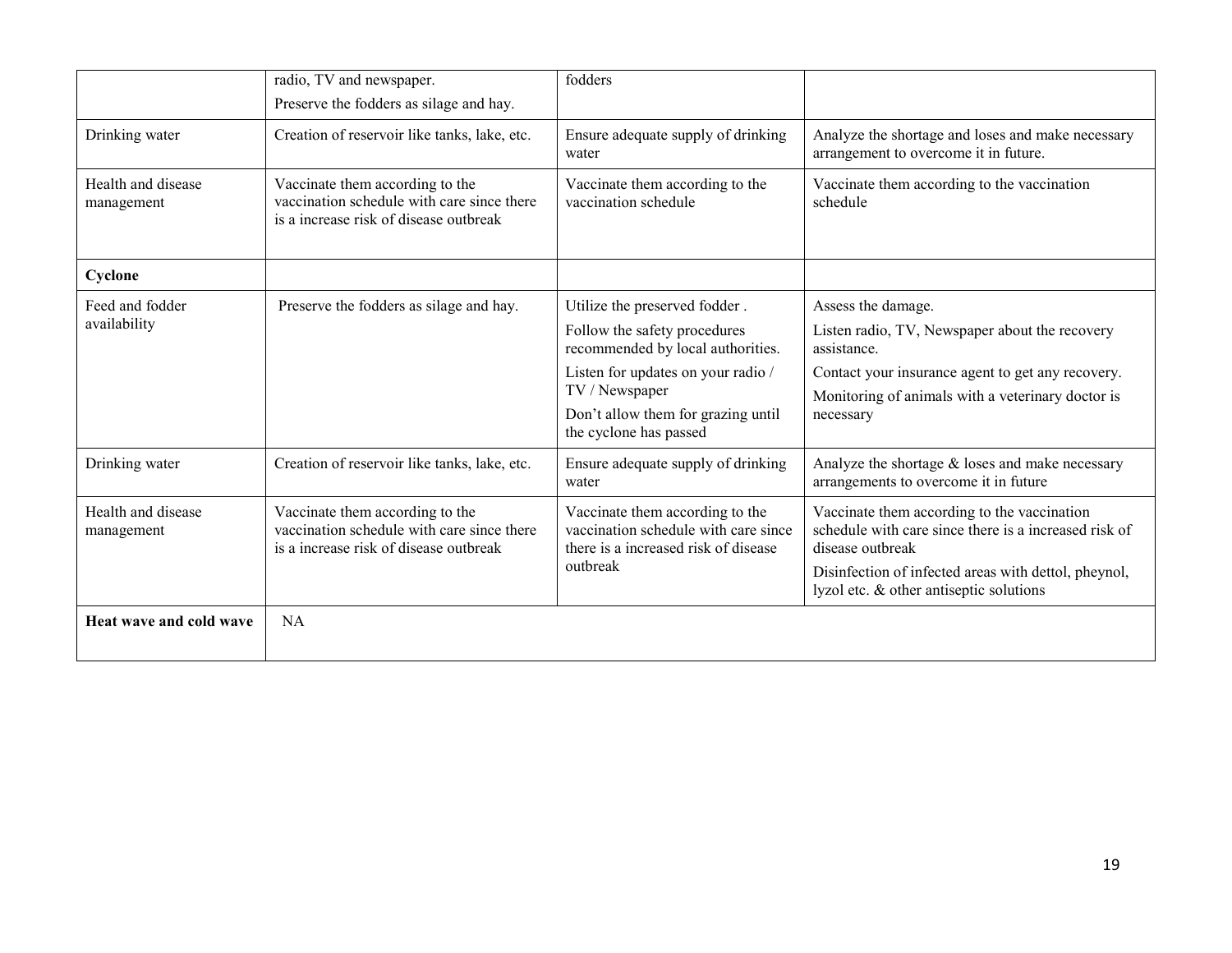#### 2.5.2 Poultry

|                                  | <b>Suggested contingency measures</b>                                                                                                              | Convergence/linkage<br>s with ongoing<br>programs, if any                                                |                                                                                                                                   |  |
|----------------------------------|----------------------------------------------------------------------------------------------------------------------------------------------------|----------------------------------------------------------------------------------------------------------|-----------------------------------------------------------------------------------------------------------------------------------|--|
|                                  | Before the event <sup>a</sup>                                                                                                                      | During the event                                                                                         | After the event                                                                                                                   |  |
|                                  |                                                                                                                                                    |                                                                                                          |                                                                                                                                   |  |
| <b>Drought</b>                   |                                                                                                                                                    |                                                                                                          |                                                                                                                                   |  |
| Shortage of feed<br>ingredients  | Predict the occurrence based on<br>previous data. Preserve the feed<br>ingredients                                                                 | Ensure adequate feed using<br>available feed ingredients                                                 | Analyze the extent of loss and<br>shortage of feed and make necessary<br>arrangements to overcome it in next<br>time              |  |
| Drinking water                   | Creation of water harvesting structures<br>etc.                                                                                                    | Make availability through<br>borewells                                                                   | Analyze the shortage and loses and<br>make necessary arrangement to<br>overcome it in future.                                     |  |
| Health and disease<br>management | Vaccinate them according to the<br>vaccination schedule                                                                                            | Vaccinate them according to<br>the vaccination schedule                                                  | Vaccinate them according to the<br>vaccination schedule                                                                           |  |
| <b>Floods</b>                    |                                                                                                                                                    |                                                                                                          |                                                                                                                                   |  |
| Shortage of feed<br>ingredients  | Predict the occurrence according to the<br>previous history and announce this<br>through radio, TV and newspaper.<br>Preserve the feed ingredients | Utilize the preserved feed<br>ingredients and also<br>unconventional feeds<br>Listen for updates on your | Analyze the difficulties, problems and<br>shortage of feed ingredients and<br>make necessary arrangement to avoid<br>it in future |  |
|                                  |                                                                                                                                                    | radio / TV / Newspaper                                                                                   |                                                                                                                                   |  |
| Drinking water                   | Creations of water harvesting<br>structures                                                                                                        | Ensure the supply of adequate<br>drinking water                                                          | Analyze the shortage or problems and<br>make necessary arrangement to avoid<br>it in future.                                      |  |
| Health and disease<br>management | Vaccinate them according to the<br>vaccination schedule                                                                                            | Vaccinate them according to<br>the vaccination schedule                                                  | Vaccinate them according to the<br>vaccination schedule                                                                           |  |
| Cyclone                          |                                                                                                                                                    |                                                                                                          |                                                                                                                                   |  |
| Shortage of feed<br>ingredients  | Predict the occurrence according to the<br>previous history and announce this                                                                      | Utilize the preserved feed<br>ingredients and also                                                       | Analyze the difficulties, problems and<br>shortage of feed ingredients and                                                        |  |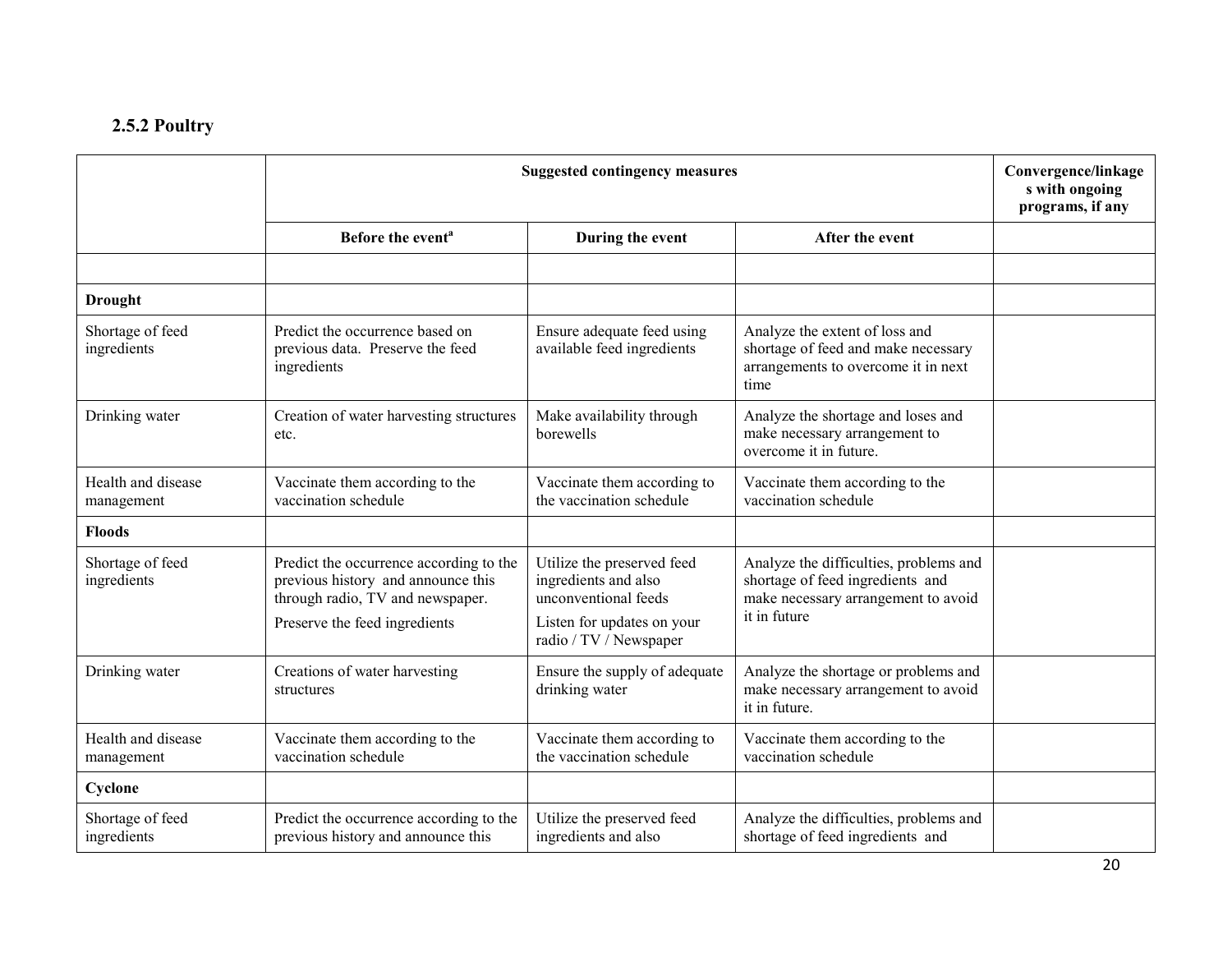|                                  | through radio, TV and newspaper.<br>Preserve the feed ingredients | unconventional feeds.<br>Listen for updates on your<br>radio / TV / Newspaper | make necessary arrangement to avoid<br>it in future                                                                                                                              |  |
|----------------------------------|-------------------------------------------------------------------|-------------------------------------------------------------------------------|----------------------------------------------------------------------------------------------------------------------------------------------------------------------------------|--|
| Drinking water                   | Creation of water harvesting structures                           | Ensure the supply of adequate<br>drinking water                               | Analyze the shortage or problems and<br>make necessary arrangement to avoid<br>it in future.                                                                                     |  |
| Health and disease<br>management | Vaccinate them according to the<br>vaccination schedule           | Vaccinate them according to<br>the vaccination schedule                       | Vaccinate them according to the<br>vaccination schedule<br>Disinfection of infected areas with<br>dettol, pheynol, lyzol etc. & other<br>antiseptic solutions with disinfectants |  |
| Heat wave and cold wave          |                                                                   | NA                                                                            |                                                                                                                                                                                  |  |

#### 2.5.3 Fisheries/ Aquaculture

|                                       | <b>Suggested contingency measures</b>                                                                                                        |  |                                                                                                                                                                                                                       |   |                                                                                                                   |
|---------------------------------------|----------------------------------------------------------------------------------------------------------------------------------------------|--|-----------------------------------------------------------------------------------------------------------------------------------------------------------------------------------------------------------------------|---|-------------------------------------------------------------------------------------------------------------------|
|                                       | Before the event <sup>a</sup>                                                                                                                |  | During the event                                                                                                                                                                                                      |   | After the event                                                                                                   |
| 1) Drought                            |                                                                                                                                              |  |                                                                                                                                                                                                                       |   |                                                                                                                   |
| A. Capture                            |                                                                                                                                              |  |                                                                                                                                                                                                                       |   |                                                                                                                   |
| <b>Marine</b>                         | Try to have solar ponds to get potable<br>water<br>Ensure drinking water facility for<br>humans and cattle<br>Preserve food, fuel and fodder |  | Use water prudently with least wastage<br>Use the resources and prevention mechanisms<br>to avoid shortage                                                                                                            | ٠ | Record the quality and quantity loss of human and<br>cattle<br>Take stock of the situation for future predictions |
| Changes in sea surface<br>temperature | Provide refuges and sanctuaries<br>$\bullet$                                                                                                 |  | Fishing grounds are affected due to:<br>• More frequent algal blooms<br>• Alter local ecosystem with changes in<br>competitors, predators and invasive species<br>• Potential loss of species or shift in composition |   | Sea ranching for the lost species<br>Improve fisheries management through habitat<br>restoration                  |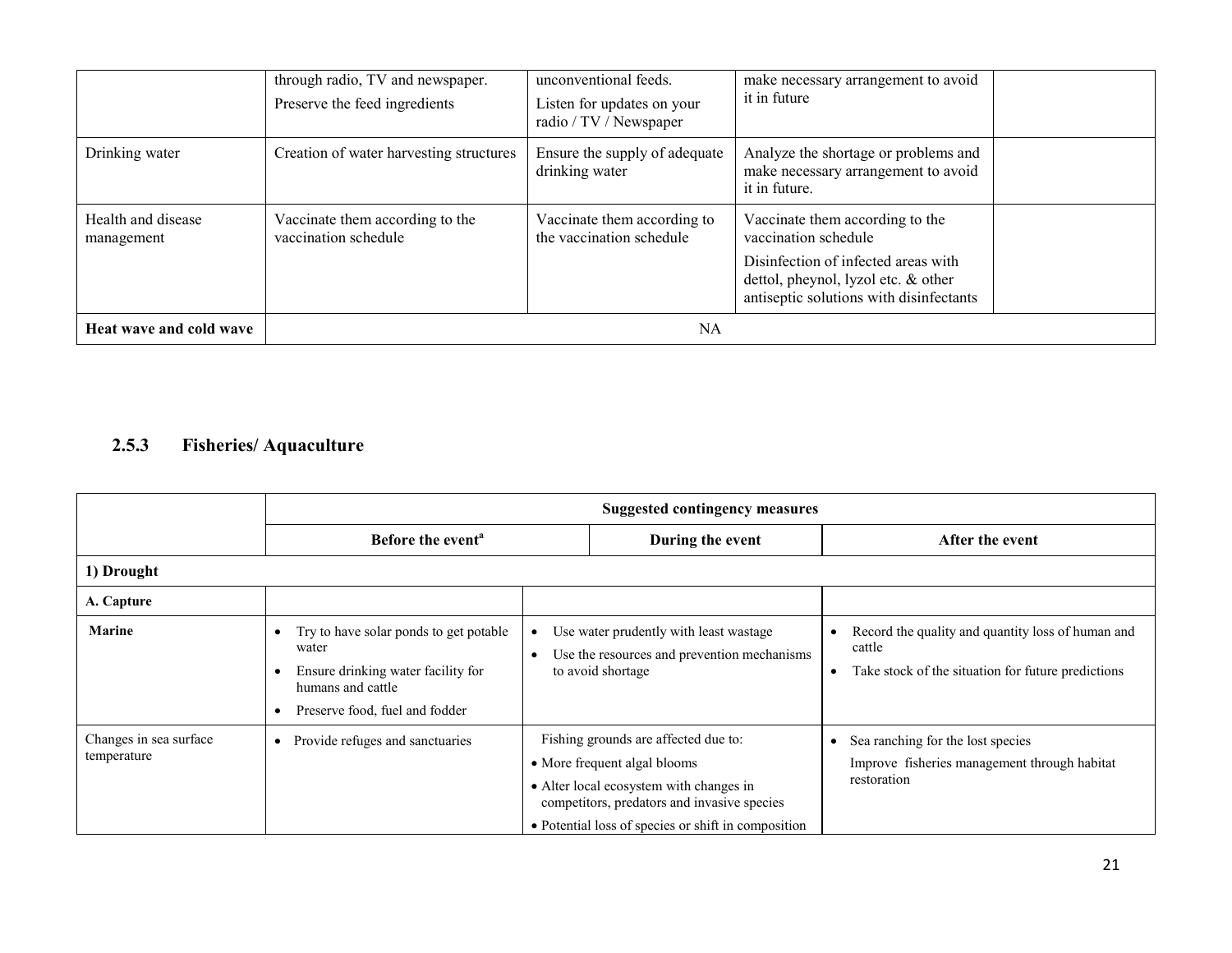|                                                                            |                                                                                                                                                                                            | of fish stocks                                                                                                                                                                                    |                                                                                                                                                                                                                                                                                                   |
|----------------------------------------------------------------------------|--------------------------------------------------------------------------------------------------------------------------------------------------------------------------------------------|---------------------------------------------------------------------------------------------------------------------------------------------------------------------------------------------------|---------------------------------------------------------------------------------------------------------------------------------------------------------------------------------------------------------------------------------------------------------------------------------------------------|
|                                                                            |                                                                                                                                                                                            | Coastal planning to restore coastal eco systems                                                                                                                                                   |                                                                                                                                                                                                                                                                                                   |
| Inland                                                                     |                                                                                                                                                                                            |                                                                                                                                                                                                   |                                                                                                                                                                                                                                                                                                   |
| (i) Shallow water depth due to<br>insufficient rains/inflow                | • Make adequate water harvesting facility<br>• Provide refuges and sanctuaries                                                                                                             | • Keep the fish stock at minimal level<br>• Use polythene layered ponds and cover to avoid<br>percolation & evaporation                                                                           | Recoup the broodstock and take efforts to procure stock<br>material                                                                                                                                                                                                                               |
| (ii) Changes in water quality                                              | Keep stock of aerators and reserve ponds<br>atleast to maintain broodstock                                                                                                                 | • Have adequate filter mechanisms.<br>• Keep operations at lowest possible side                                                                                                                   | Assess water quality                                                                                                                                                                                                                                                                              |
| (iii) Any other<br>Higher inland water<br>temperature                      | • Reduce fish stocks                                                                                                                                                                       | • Lower water quality causing more disease and<br>fish mortality can be avoided by reducing the<br>fish stock.                                                                                    | Plan for the minimal water levels in inland water bodies<br>with other water users                                                                                                                                                                                                                |
| <b>B.</b> Aquaculture                                                      |                                                                                                                                                                                            |                                                                                                                                                                                                   |                                                                                                                                                                                                                                                                                                   |
| (i) Shallow water in ponds<br>due to insufficient<br>rains/inflow          | • Try to have buffer ponds to meet<br>exigencies<br>• Have adequate flushing facility to<br>safeguard broodstock                                                                           | • Harvest the fishes as and when emergency<br>arises<br>• Keep stock at minimum with only essential<br>stock                                                                                      | Record events unique to that place for future safeguards                                                                                                                                                                                                                                          |
| (ii) Impact of salt load build<br>up in ponds / change in water<br>quality | Initiate harvest if prices are likely to fall                                                                                                                                              | Harvest the fishes and prawn and make<br>arrangements with storage facility to store the<br>maximum possible produces by different<br>processing methods                                          | Sell the stored produce and processed produce                                                                                                                                                                                                                                                     |
| (iii) Any other                                                            | Plan for use of water with agricultural,<br>industrial and domestic users in water<br>scarce area to avoid conflicts                                                                       | Shortened growing seasons, reduced harvest and a<br>narrower choice of species for culture. Hence plan<br>for fish species with short duration of culture                                         | • Plan for keeping stock of stunted fingerlings to<br>reduce the crop period.<br>• Plan for alternative livelihood to local fishers<br>• Integrate pond aquaculture with traditional crops and<br>livestock to reduce farmer's vulnerability to drought<br>to boost overall production and profit |
| 2) Floods                                                                  | Before the event <sup>a</sup>                                                                                                                                                              | During the event                                                                                                                                                                                  | After the event                                                                                                                                                                                                                                                                                   |
| A. Capture                                                                 |                                                                                                                                                                                            |                                                                                                                                                                                                   |                                                                                                                                                                                                                                                                                                   |
| <b>Marine</b>                                                              |                                                                                                                                                                                            |                                                                                                                                                                                                   |                                                                                                                                                                                                                                                                                                   |
| Rising sea level                                                           | • Provide adequate shelter in inland and<br>take stock of community stay facility<br>and life saving devices to guard human<br>& cattle life<br>Take adequate measure against<br>epidemics | • Engage all possible life saving machinery to<br>save human and cattle life.<br>Keep people far away from water bodies<br>$\bullet$<br>• Loss of coastal eco systems such as mangrove<br>forests | • Take stock of situation<br>• Pay feed, medicine engage people from voluntary<br>organization to ensure victims getting relief measures<br>early<br>• Enhancement of wild catch through improved<br>traditional gear                                                                             |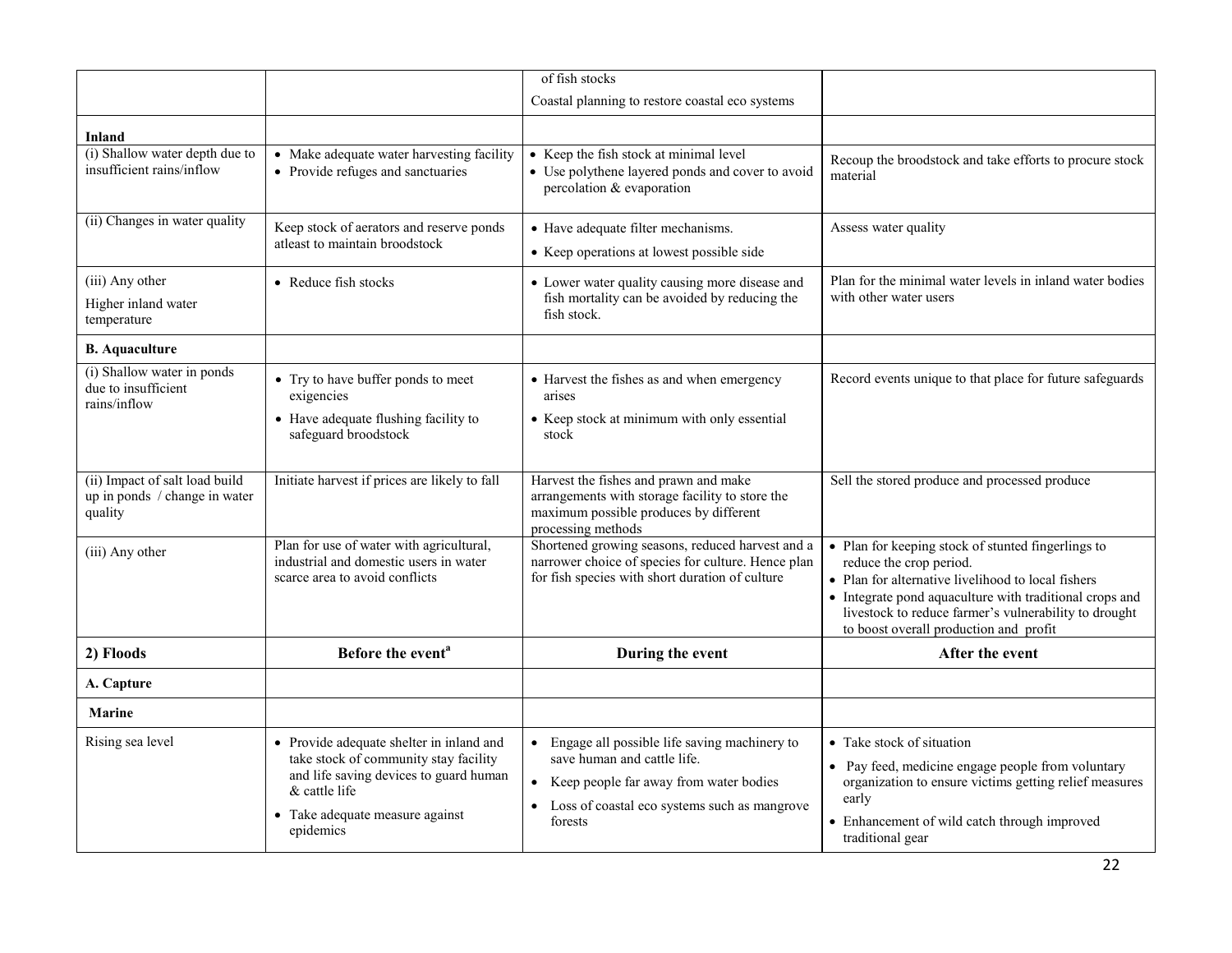|                                                            |                                                                                                                                                                                                                                                                                           | Reduced stock for capture fisheries<br>$\bullet$                                                                                                               |                                                                                                                                                                                                                                                                                                         |
|------------------------------------------------------------|-------------------------------------------------------------------------------------------------------------------------------------------------------------------------------------------------------------------------------------------------------------------------------------------|----------------------------------------------------------------------------------------------------------------------------------------------------------------|---------------------------------------------------------------------------------------------------------------------------------------------------------------------------------------------------------------------------------------------------------------------------------------------------------|
|                                                            |                                                                                                                                                                                                                                                                                           | Damage to fishing gear, higher risk to fishers<br>$\bullet$                                                                                                    |                                                                                                                                                                                                                                                                                                         |
|                                                            |                                                                                                                                                                                                                                                                                           | Damage to coral reefs that serve as breeding<br>$\bullet$<br>habitats and help protect the shore from wave<br>action                                           |                                                                                                                                                                                                                                                                                                         |
| <b>Inland</b>                                              |                                                                                                                                                                                                                                                                                           |                                                                                                                                                                |                                                                                                                                                                                                                                                                                                         |
| (i) Average compensation<br>paid due to loss of human life | NA                                                                                                                                                                                                                                                                                        |                                                                                                                                                                |                                                                                                                                                                                                                                                                                                         |
| $(ii)$ No. of boats /<br>nets/damaged                      | NA                                                                                                                                                                                                                                                                                        |                                                                                                                                                                |                                                                                                                                                                                                                                                                                                         |
| (iii) No. of houses<br>damaged                             | $\overline{NA}$                                                                                                                                                                                                                                                                           |                                                                                                                                                                |                                                                                                                                                                                                                                                                                                         |
| (iv) Loss of stock                                         | • Repair of dykes or embankments of<br>aquaculture facilities<br>• Ensure bunds, canals are freed flowing<br>to avoid breach of bunds                                                                                                                                                     | • Keep the fish stock at minimal level<br>• Keep operations at lowest possible side                                                                            | • Try to shift the stock to place of better water quality<br>• Repair the breached bunds and other on war footing<br>• Fishermen dependent on fisheries from rivers for<br>their livelihood need to provided with fishing<br>equipments like nets and boats for continuing their<br>livelihood activity |
| (v) Changes in water quality                               | • Repair of dykes or embankments of<br>freshwater bodies<br>• Ensure bunds, canals are freed flowing<br>to avoid breach of bunds                                                                                                                                                          | Assess water quality                                                                                                                                           | Take stock, assess water quality                                                                                                                                                                                                                                                                        |
| (vi) Health and diseases                                   | Store adequate medicine and cleansers to<br>meet emergencies                                                                                                                                                                                                                              | Application of lime to reduce fish mortality due to<br>disease and change in water quality                                                                     | Rapid removal moribund or dead animals from water,<br>followed by sterile or landfill disposal                                                                                                                                                                                                          |
| <b>B.</b> Aquaculture                                      |                                                                                                                                                                                                                                                                                           |                                                                                                                                                                |                                                                                                                                                                                                                                                                                                         |
| (i) Inundation with flood<br>water                         | Plan for short culture periods and<br>$\bullet$<br>minimal capital investments to reduce<br>stock loss and associated cost<br>Repair of dykes or embankments of<br>$\bullet$<br>aquaculture facilities<br>Ensure bunds, canals are freed flowing<br>$\bullet$<br>to avoid breach of bunds | Introduction of disease and predators into<br>$\bullet$<br>aquaculture facilities<br>Try to safeguard by netting various entry and<br>$\bullet$<br>exit points | • Monitor and assess risk for promotion of aquaculture<br>• Repair of dykes or embankments of aquaculture<br>facilities for initiating culture operations                                                                                                                                               |
| (ii) Water continuation and<br>changes in water quality    |                                                                                                                                                                                                                                                                                           | Application of lime to reduce fish mortality due to<br>disease and change in water quality                                                                     | Take stock, assess water quality                                                                                                                                                                                                                                                                        |
| (iii) Health and diseases                                  | Store adequate medicine and cleansers to<br>meet emergencies                                                                                                                                                                                                                              | Eradicate the disease where possible                                                                                                                           | Rapid removal moribund or dead animals from water,<br>followed by sterile or landfill disposal                                                                                                                                                                                                          |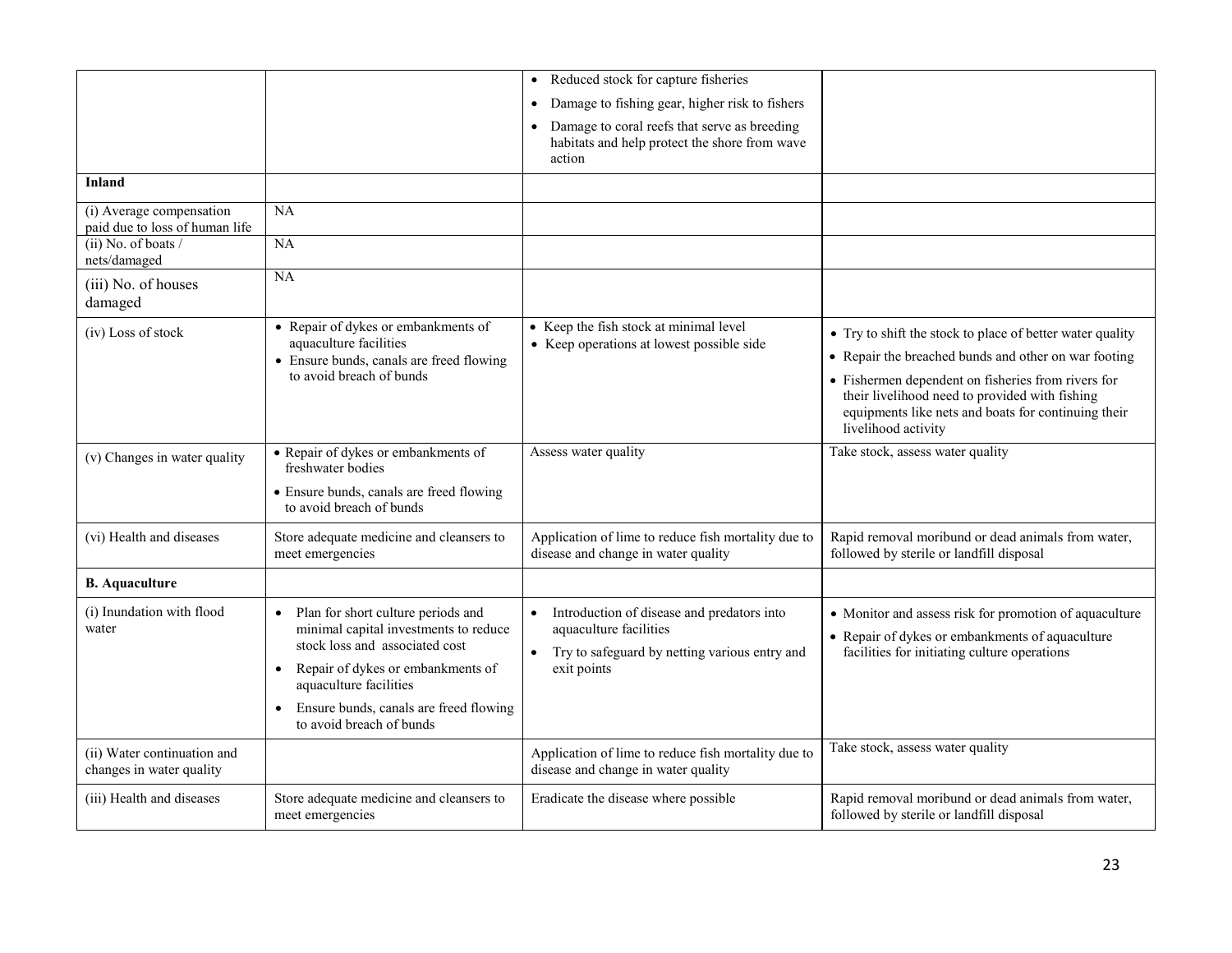| (iv) Loss of stock and inputs<br>(feed, chemicals etc)                   |                                                  |                                                                                                                                                         | • Fingerlings of Indian major crops should be stocked<br>· Sizeable quantities of chemicals, Mahua oil cake,<br>lime, bleaching powder will be required for<br>preparation of various confined water bodies for fish<br>culture operation<br>• High quantity of fingerlings will be required for post<br>flood stocking of water bodies. These fingerlings<br>supply can be provided by various government and<br>private hatcheries or from their own farms |
|--------------------------------------------------------------------------|--------------------------------------------------|---------------------------------------------------------------------------------------------------------------------------------------------------------|--------------------------------------------------------------------------------------------------------------------------------------------------------------------------------------------------------------------------------------------------------------------------------------------------------------------------------------------------------------------------------------------------------------------------------------------------------------|
| (v) Infrastructure damage<br>(pumps, aerators, huts etc)                 |                                                  |                                                                                                                                                         | Document the loss and report to Department of<br>Fisheries for necessary claims                                                                                                                                                                                                                                                                                                                                                                              |
| (vi) Any other                                                           |                                                  |                                                                                                                                                         |                                                                                                                                                                                                                                                                                                                                                                                                                                                              |
| 3. Cyclone / Tsunami                                                     | Before the event <sup>a</sup>                    | During the event                                                                                                                                        | After the event                                                                                                                                                                                                                                                                                                                                                                                                                                              |
| A. Capture                                                               |                                                  |                                                                                                                                                         |                                                                                                                                                                                                                                                                                                                                                                                                                                                              |
| <b>Marine</b>                                                            |                                                  |                                                                                                                                                         |                                                                                                                                                                                                                                                                                                                                                                                                                                                              |
| (i) Average compensation<br>paid due to loss of fishermen<br>lives       | Try to have end-to-end Tsunami warning<br>system | • Habitat loss like destruction of reef areas and<br>other inshore vulnerable habitats<br>• Decreases biodiversity with a shift in species<br>dominance | • Provide adequate assistance or relief to fisher folk<br>• Reestablishment of species and habitats<br>• Fishermen dependent on fishing for their livelihood<br>need to provided with fishing equipments like nets<br>and boats for continuing their livelihood activity                                                                                                                                                                                     |
| (ii) Avg. no. of boats /<br>nets/damaged                                 | $\overline{\phantom{a}}$                         | $\overline{\phantom{a}}$                                                                                                                                |                                                                                                                                                                                                                                                                                                                                                                                                                                                              |
| (iii) Avg. no. of houses<br>damaged                                      | $\overline{\phantom{a}}$                         | $\overline{\phantom{a}}$                                                                                                                                |                                                                                                                                                                                                                                                                                                                                                                                                                                                              |
| <b>Inland</b>                                                            | $\sim$                                           | $\overline{\phantom{a}}$                                                                                                                                |                                                                                                                                                                                                                                                                                                                                                                                                                                                              |
| <b>B.</b> Aquaculture                                                    | $\overline{a}$                                   | $\overline{a}$                                                                                                                                          |                                                                                                                                                                                                                                                                                                                                                                                                                                                              |
| (i) Overflow / flooding of<br>ponds                                      |                                                  | $\overline{a}$                                                                                                                                          | • Monitor and assess risk for promotion of aquaculture<br>• Repair of dykes or embankments of aquaculture<br>facilities for initiating culture operations<br>Take stock, assess water quality                                                                                                                                                                                                                                                                |
| (ii) Changes in water quality<br>(fresh water / brackish water<br>ratio) | $\overline{\phantom{a}}$                         | $\overline{\phantom{a}}$                                                                                                                                |                                                                                                                                                                                                                                                                                                                                                                                                                                                              |